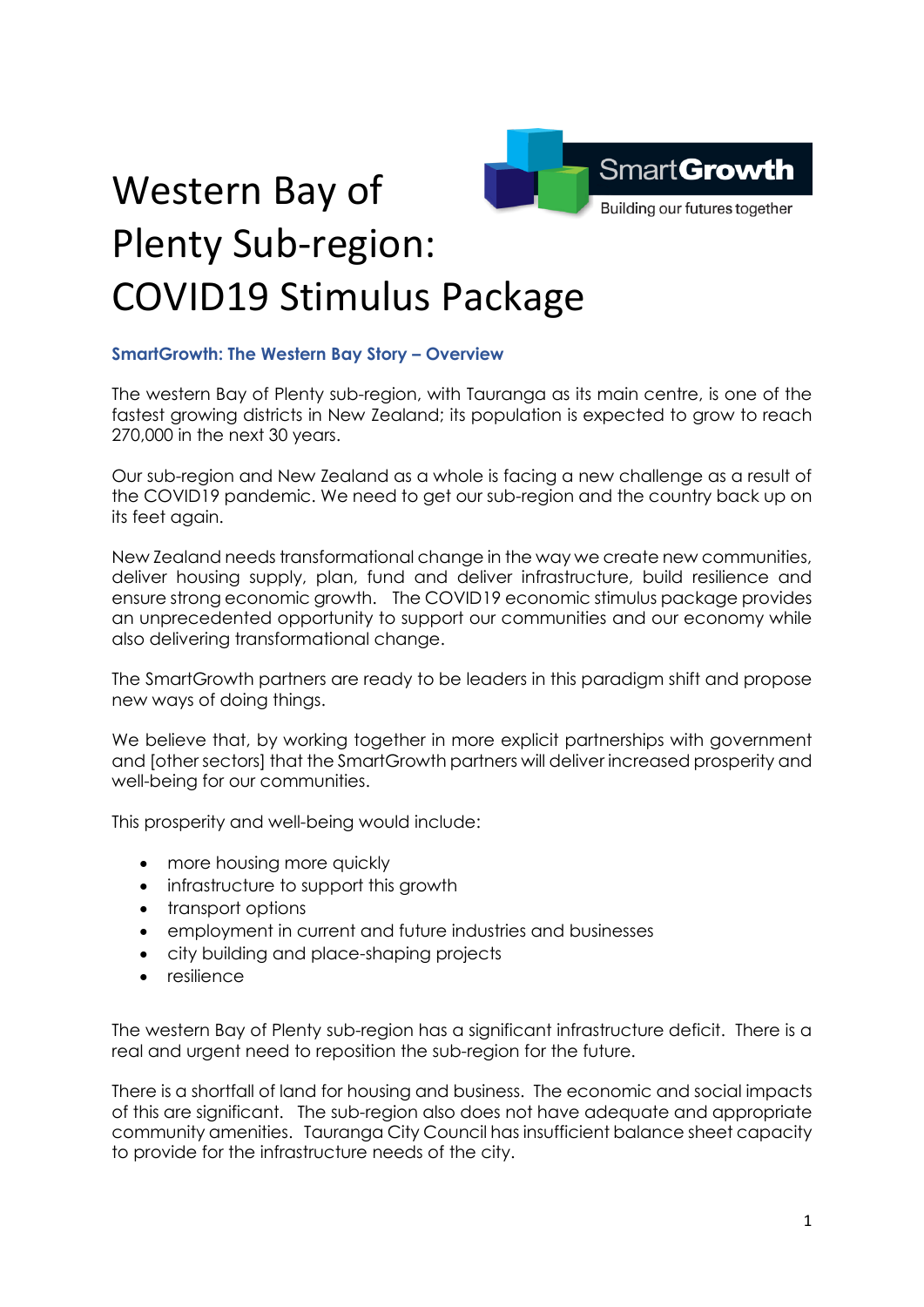COVID19 has also meant reduced revenue for councils. This is particularly apparent for growth councils like Tauranga City Council who are up against their debt limits.

Without financial support Tauranga City Council will be forced into a position of not being able to invest in growth infrastructure which will only add to the current shortage of housing and deteriorating house affordability for our community.

Our sub-region has a clear picture of what infrastructure investment is needed and where. We want to leverage this to provide economic stimulus across the sub-region, wider region and nationally. A COVID19 Stimulus Package is proposed in the following section. This has been developed collaboratively across the SmartGrowth partnership.

This package will help to enhance the sub-region's role as a sought-after lifestyle destination, home to the country's largest export port, a productive rural and horticultural area which is a major contributor to the regional and national economy.

Our economic story over the last 20 years is one of strong growth which has brought with it more jobs and a rise in living standards. For the last 10 years, the western Bay of Plenty has had GDP growth well above the national average (4.1% compared to the 3.2% national average in 2018).

Rapid growth has bought with it a specific set of challenges and opportunities, with residents and businesses needing to adapt quickly. Infrastructure such as housing and transport to cope with the growth have come under pressure faster than expected. Access to community facilities and services and achieving equitable standards of living has become as crucial as ever.

To benefit from growth, we need to manage our growth in a way that supports and enhances our cultural, environmental, social, economic outcomes. Like other growth regions, SmartGrowth is looking to partner with central government to manage our population growth in a sustainable and productive way. This is underway with a proposal to have Central Government join the SmartGrowth partnership. We believe this partnership approach is critical to achieving our communities' wellbeing as well as improving housing affordability, improved economic productivity and employment throughout the sub-region.

The following stimulus package outlines the areas that will make a significant difference in the short to medium term with the right level of support from our partners and government, with more transformational projects to be identified through the Urban Form and Transport Initiative<sup>1</sup> once this is completed. The focus of this package is on urban growth-related programmes in the sub-region. The package as far as practicable has been arranged within the existing Smart Growth corridors.

Much of the investment outlined would unlock the ability for the private sector to get on with key development projects and will allow private sector investment and commitment to the COVID19 recovery

The proposed public investment will provide the stimulus to allow projects to proceed in a faster, more timely manner.

<sup>1</sup> The Urban Form and Transport Initiative is a SmartGrowth project focussed on developing a long-term, integrated masterplan for urban development and transport that is fully aligned with the Government's new transport policy statement and urban growth agenda.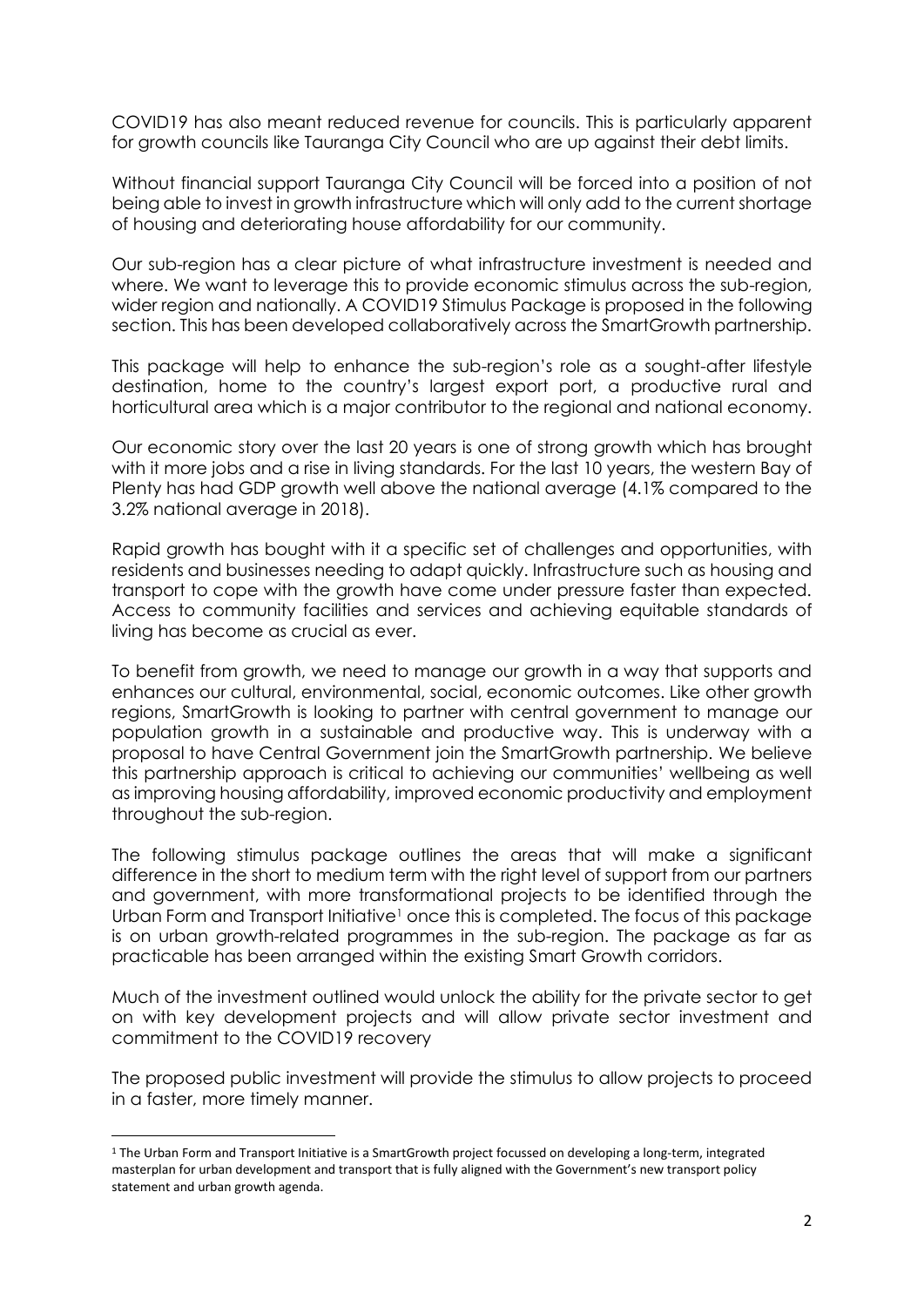Integral to all the proposed infrastructure projects is a place-making approach which includes multi-modal transport options. This is a key part of building successful communities.

A number of the projects outlined in this package can begin now in terms of early engagement across the sector. That process can begin immediately through early activity such as getting resource consents underway and working with contractors.

Attached to this proposal is a letter from our development community supporting the package outlined in this document as well as providing undertakings in terms of their role and responsibilities.

**The Western Bay by numbers** Years the western Bay has been experiencing positive growth: 80+ Hectares under jurisdiction of Western Bay of Plenty District Council (215,000) and Tauranga City Council (16,800) 1945 population: 16,000. 2001 population: 129,000 2019 population: 190,000. Tauranga City population: 140,000. Western Bay of Plenty District population: 50,000. Projected population growth over next 30 years: 54,000. Houses needed: 43,000. Expected additional jobs: 37,800. Highest growth demographic over next 15 years: age 65+ Highest growth for Māori in same period: age 15 and under. 2048 expected demographic split: 25% of total population will be 65+ 2048 expected total Māori population: 44% Recent GDP growth in WBOP: 4.1% (national average: 3.2%) One of NZ's least affordable housing markets: \$743,000 is the average house value while average household income is \$101,400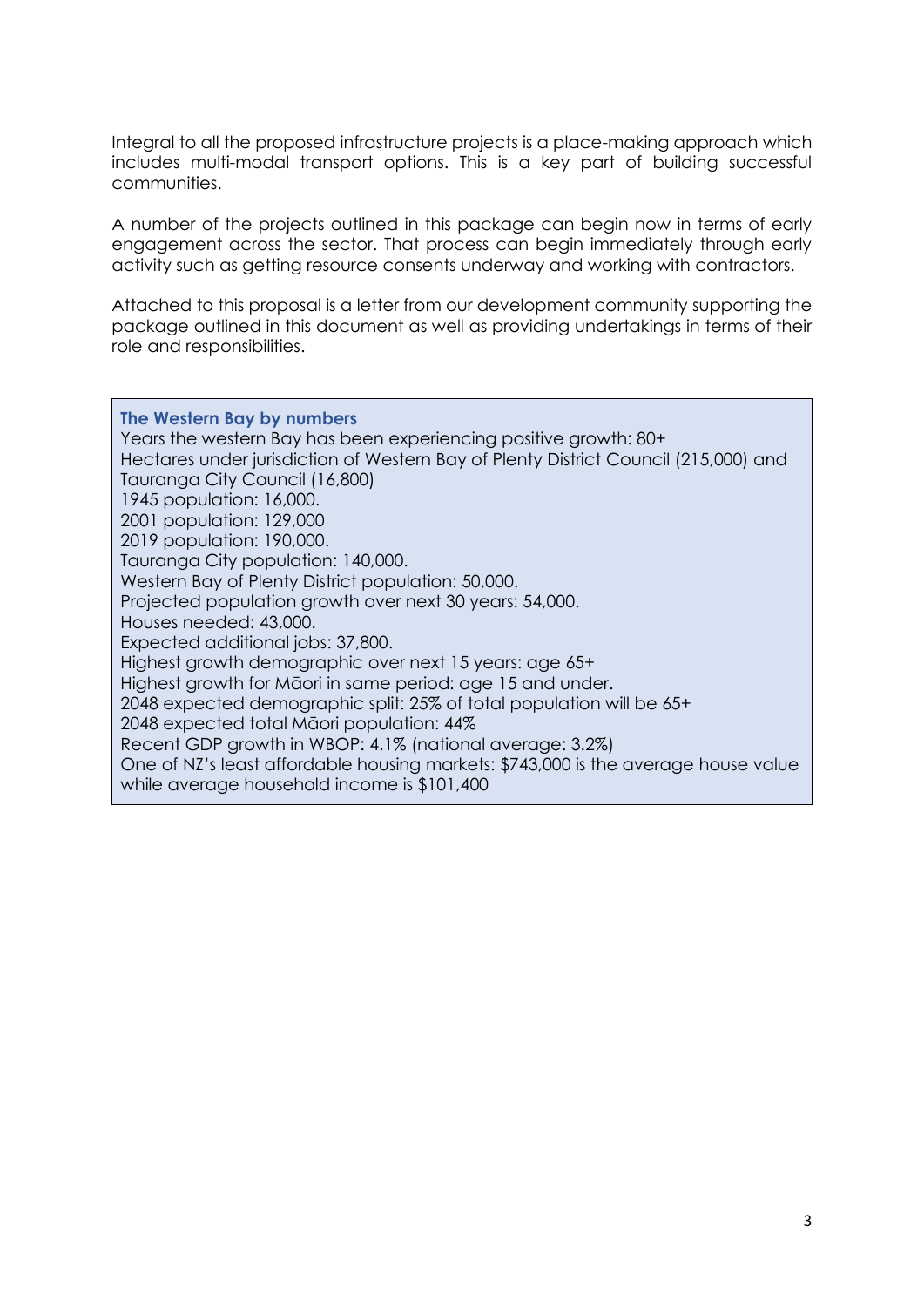## **SmartGrowth: Proposed Stimulus Package**

Note: Areas shaded in light grey are new projects that have been added to the original TCC list submitted to the Ministry of Housing & Urban Development \*The outcomes expected are a mixture of Local Government Act 2002 four well-beings, SmartGrowth Strategy interest areas and outcomes as well as the Treasury Living Standards Framework

| Area / Project                                                                                                                                                                                                                                                                                                                                                   | The Opportunity including value<br>both regionally and nationally                                                                                                                                                                                                                                                                                                                                                                                                                                                                                    | Key enabling projects and<br>dependencies<br>what can be separated e.g. water<br>projects could be fast-tracked for<br>development in the future and<br>what needs to be together                                                                                                                | <b>Development status and</b><br><b>Timeframes</b><br>Shovel ready?                                                                                                                                                                                                                                          | <b>Outcomes Expected (including</b><br>jobs during construction)*                          | <b>Changes to Unlock the</b><br><b>Opportunity</b><br>e.g. RMA consenting; human<br>capital                                                                                                                                                                                                            | <b>Estimated cost range</b><br>(total -over how many years)                                                                                                                                                 |
|------------------------------------------------------------------------------------------------------------------------------------------------------------------------------------------------------------------------------------------------------------------------------------------------------------------------------------------------------------------|------------------------------------------------------------------------------------------------------------------------------------------------------------------------------------------------------------------------------------------------------------------------------------------------------------------------------------------------------------------------------------------------------------------------------------------------------------------------------------------------------------------------------------------------------|--------------------------------------------------------------------------------------------------------------------------------------------------------------------------------------------------------------------------------------------------------------------------------------------------|--------------------------------------------------------------------------------------------------------------------------------------------------------------------------------------------------------------------------------------------------------------------------------------------------------------|--------------------------------------------------------------------------------------------|--------------------------------------------------------------------------------------------------------------------------------------------------------------------------------------------------------------------------------------------------------------------------------------------------------|-------------------------------------------------------------------------------------------------------------------------------------------------------------------------------------------------------------|
| <b>SmartGrowth Eastern Corridor</b>                                                                                                                                                                                                                                                                                                                              |                                                                                                                                                                                                                                                                                                                                                                                                                                                                                                                                                      |                                                                                                                                                                                                                                                                                                  |                                                                                                                                                                                                                                                                                                              |                                                                                            |                                                                                                                                                                                                                                                                                                        |                                                                                                                                                                                                             |
| <b>Rangiuru Business Park</b><br>Rangiuru will provide key<br>employment land for the population<br>living in the Eastern Corridor. The<br>Business Park is a zoned employment<br>area, located within the Western Bay<br>of Plenty District, and forms part of<br>the SmartGrowth settlement pattern<br>providing business land within the<br>Eastern Corridor. | Unlocks 148.6 hectares of<br>business land and supporting<br>infrastructure land (i.e.<br>stormwater to support the<br>development).<br><b>Business land provides</b><br>employment for growing<br>population - expected to<br>create up to 4,000 jobs when<br>complete and fully developed.<br>Supports planned residential<br>growth in the eastern corridor,<br>and provision for more<br>employment land within the<br>sub region.<br>Land serviced by rail and roads<br>(subject to interchange<br>construction) for freight and<br>passengers. | Rangiuru Interchange<br>To develop the proposed Rangiuru<br>Industrial area, an interchange is<br>required. A Provincial Growth<br>Fund application has been made<br>for this interchange.<br><b>Upgrading of Roads</b><br>Replacement bridges and<br>structures to support the business<br>park | Rangiuru is ready to<br>commence with operative<br>zoning in place.<br>Design ready for interchange<br>to proceed, subject to<br>funding.<br>Majority landowner is a CCO<br>of the Bay of Plenty Regional<br>Council.<br>Geotechnical work complete,<br>for subdivision to proceed.<br>Timeframe: 0-6 months | Economic development<br>Improved access and road<br>safety<br>Better transport connections | Currently a PGF request for the<br>interchange but no decision yet<br>announced.<br><b>Opportunity for Quayside</b><br>(Rangiuru landowner), TCC and<br>NZTA to combine transport<br>projects procurement of Te<br>Tumu and Rangiuru into a<br>outcomes-based alliance with<br>pain share /gain share. | \$18 million Rangiuru Interchange<br>PGF request, (includes design of<br>\$750,000 yr 1). Interchange and<br>associated roading total \$36m.<br>\$2 million $-$ upgrading roads to<br>support Business Park |
| Te Tumu Urban Growth Area                                                                                                                                                                                                                                                                                                                                        | Te Tumu offers a significant                                                                                                                                                                                                                                                                                                                                                                                                                                                                                                                         | A key enabling feature to enable                                                                                                                                                                                                                                                                 | The project is working on a                                                                                                                                                                                                                                                                                  | Opportunities to enhance the                                                               | <b>Streamlined Planning process</b>                                                                                                                                                                                                                                                                    | TCC delivered Papamoa East                                                                                                                                                                                  |
| The Te Tumu Urban Growth area                                                                                                                                                                                                                                                                                                                                    | urban growth opportunity which                                                                                                                                                                                                                                                                                                                                                                                                                                                                                                                       | Te Tumu to proceed is providing                                                                                                                                                                                                                                                                  | timeframe of notifying a plan                                                                                                                                                                                                                                                                                | Maori economy                                                                              | approved by Council and                                                                                                                                                                                                                                                                                | Interchange - \$56.5M from                                                                                                                                                                                  |
| involves the delivery of a new<br>greenfield urban growth area of                                                                                                                                                                                                                                                                                                | supports the future economic<br>growth of the Western Bay of                                                                                                                                                                                                                                                                                                                                                                                                                                                                                         | access though a multiple owned<br>Maori Land block.                                                                                                                                                                                                                                              | change to rezone the area for<br>urban development in 2021 and                                                                                                                                                                                                                                               | Economic development                                                                       | planning underway. This<br>provides opportunity to deliver                                                                                                                                                                                                                                             | 2021-2025 (opportunity for<br>toll funding to be considered)                                                                                                                                                |
| approximately 7,700 dwellings, 60                                                                                                                                                                                                                                                                                                                                | Plenty sub-region. Te Tumu will                                                                                                                                                                                                                                                                                                                                                                                                                                                                                                                      |                                                                                                                                                                                                                                                                                                  | the first houses being built in                                                                                                                                                                                                                                                                              |                                                                                            | project faster. Further                                                                                                                                                                                                                                                                                | Completion of collector and<br>$\bullet$                                                                                                                                                                    |
| hectares of employment land with                                                                                                                                                                                                                                                                                                                                 | provide needed new housing of                                                                                                                                                                                                                                                                                                                                                                                                                                                                                                                        | Te Tumu is largely able to start                                                                                                                                                                                                                                                                 | 2024/5 but preferably earlier.                                                                                                                                                                                                                                                                               | Faster delivery of housing                                                                 | initiatives for fast tracking                                                                                                                                                                                                                                                                          | arterial roads from the                                                                                                                                                                                     |
| an adjoining town centre located in                                                                                                                                                                                                                                                                                                                              | 7,700 dwellings and 60ha of                                                                                                                                                                                                                                                                                                                                                                                                                                                                                                                          | using existing transport corridor                                                                                                                                                                                                                                                                |                                                                                                                                                                                                                                                                                                              |                                                                                            | would assist.                                                                                                                                                                                                                                                                                          | interchange to the Te Tumu                                                                                                                                                                                  |
| the Wairakei Urban Growth Area                                                                                                                                                                                                                                                                                                                                   | employment land, with housing                                                                                                                                                                                                                                                                                                                                                                                                                                                                                                                        | delivery, currently underway                                                                                                                                                                                                                                                                     | Projects are largely ready to go                                                                                                                                                                                                                                                                             | Better transport connections                                                               |                                                                                                                                                                                                                                                                                                        | boundary (Te Okuroa Dr,                                                                                                                                                                                     |
| (Additional 2,300 houses).                                                                                                                                                                                                                                                                                                                                       | development aiming to start in                                                                                                                                                                                                                                                                                                                                                                                                                                                                                                                       | within the adjoining Wairakei                                                                                                                                                                                                                                                                    | with construction able to                                                                                                                                                                                                                                                                                    | including dedicated                                                                        | Access to service the urban                                                                                                                                                                                                                                                                            | Sands Parade and The                                                                                                                                                                                        |
|                                                                                                                                                                                                                                                                                                                                                                  | 2024/25 or earlier if fast track                                                                                                                                                                                                                                                                                                                                                                                                                                                                                                                     | Urban Growth Area.                                                                                                                                                                                                                                                                               | commence within the 0-12                                                                                                                                                                                                                                                                                     | busways/bus lanes.                                                                         | growth area through Maori                                                                                                                                                                                                                                                                              | Boulevard) - \$25m<br><b>Emerald Shores culvert</b>                                                                                                                                                         |
| The project is crucial in meeting<br>the National Policy Statement                                                                                                                                                                                                                                                                                               | mechanisms become available.                                                                                                                                                                                                                                                                                                                                                                                                                                                                                                                         | The wider delivery of Te Tumu                                                                                                                                                                                                                                                                    | month period in most cases.<br>Most projects require only                                                                                                                                                                                                                                                    | Social connections and                                                                     | owned land is currently before<br>the Maori Appellant Court to                                                                                                                                                                                                                                         | $\bullet$<br>crossing of the Wairakei                                                                                                                                                                       |
| development capacity                                                                                                                                                                                                                                                                                                                                             | Te Tumu provides for much needed                                                                                                                                                                                                                                                                                                                                                                                                                                                                                                                     | is dependent on infrastructure                                                                                                                                                                                                                                                                   | detailed design work and                                                                                                                                                                                                                                                                                     | liveability                                                                                | convert part of the Maori title                                                                                                                                                                                                                                                                        | Stream - \$2m                                                                                                                                                                                               |
| requirements. It involves                                                                                                                                                                                                                                                                                                                                        | housing and business land supply,                                                                                                                                                                                                                                                                                                                                                                                                                                                                                                                    | being brought to the boundary                                                                                                                                                                                                                                                                    | procurement to occur before                                                                                                                                                                                                                                                                                  |                                                                                            | to general title, which would                                                                                                                                                                                                                                                                          | Three Water Infrastructure -                                                                                                                                                                                |
| significant multi-modal transport,                                                                                                                                                                                                                                                                                                                               | to help alleviate the shortfall facing                                                                                                                                                                                                                                                                                                                                                                                                                                                                                                               | of Te Tumu. This includes:                                                                                                                                                                                                                                                                       | construction can begin                                                                                                                                                                                                                                                                                       | Public sector investment will                                                              | enable the servicing of the                                                                                                                                                                                                                                                                            | Eastern corridor (servicing Te                                                                                                                                                                              |
| waters, reserves and                                                                                                                                                                                                                                                                                                                                             | the City. The vision is for Te Tumu                                                                                                                                                                                                                                                                                                                                                                                                                                                                                                                  |                                                                                                                                                                                                                                                                                                  |                                                                                                                                                                                                                                                                                                              | provide confidence for private                                                             | urban growth area and                                                                                                                                                                                                                                                                                  | Tumu, Wairakei and infill                                                                                                                                                                                   |
| social/community infrastructure                                                                                                                                                                                                                                                                                                                                  | to be a coastal community that                                                                                                                                                                                                                                                                                                                                                                                                                                                                                                                       | Papamoa East Interchange -                                                                                                                                                                                                                                                                       | Plan change preperation - 70%                                                                                                                                                                                                                                                                                | sector investment                                                                          | financing opportunities for                                                                                                                                                                                                                                                                            | Papamoa)                                                                                                                                                                                                    |
| planning and delivery. As well as                                                                                                                                                                                                                                                                                                                                | celebrates its significant history and                                                                                                                                                                                                                                                                                                                                                                                                                                                                                                               | Providing transport capacity to                                                                                                                                                                                                                                                                  | complete. Te Tumu utilises                                                                                                                                                                                                                                                                                   |                                                                                            | Tangata Whenua. Other viable                                                                                                                                                                                                                                                                           | <b>Estimated Wastewater -</b><br>$\bullet$<br>\$13.5M by 2025 and \$150M                                                                                                                                    |
| opportunities to enhance the<br>Maori economy.                                                                                                                                                                                                                                                                                                                   | environmental richness. The<br>proposed developments will                                                                                                                                                                                                                                                                                                                                                                                                                                                                                            | cater for future growth.                                                                                                                                                                                                                                                                         | existing Objectives and Policies<br>from the City Plan, for relevant                                                                                                                                                                                                                                         |                                                                                            | options exist                                                                                                                                                                                                                                                                                          | by 2030. First stage can                                                                                                                                                                                    |
|                                                                                                                                                                                                                                                                                                                                                                  | respect the Kaituna River and                                                                                                                                                                                                                                                                                                                                                                                                                                                                                                                        |                                                                                                                                                                                                                                                                                                  | zones and medium density rules.                                                                                                                                                                                                                                                                              |                                                                                            | Infrastructure Funding -                                                                                                                                                                                                                                                                               | commence within 12 months.                                                                                                                                                                                  |
|                                                                                                                                                                                                                                                                                                                                                                  | preserve the area's natural                                                                                                                                                                                                                                                                                                                                                                                                                                                                                                                          | Local roads                                                                                                                                                                                                                                                                                      | S.32 processes are also                                                                                                                                                                                                                                                                                      |                                                                                            | transport, three waters                                                                                                                                                                                                                                                                                | <b>Estimated Water supply -</b><br>$\bullet$                                                                                                                                                                |
|                                                                                                                                                                                                                                                                                                                                                                  | character, while building a                                                                                                                                                                                                                                                                                                                                                                                                                                                                                                                          | Completion of collector and<br>arterial roads from the                                                                                                                                                                                                                                           | underway, and the majority of                                                                                                                                                                                                                                                                                |                                                                                            | and community.                                                                                                                                                                                                                                                                                         | \$1.7M by 2025 and \$75M life                                                                                                                                                                               |
|                                                                                                                                                                                                                                                                                                                                                                  | sustainable resilient community                                                                                                                                                                                                                                                                                                                                                                                                                                                                                                                      | interchange to the Te                                                                                                                                                                                                                                                                            | technical inputs into those pieces                                                                                                                                                                                                                                                                           |                                                                                            | Challenges for TCC to                                                                                                                                                                                                                                                                                  | of project by 2030 . Water                                                                                                                                                                                  |
|                                                                                                                                                                                                                                                                                                                                                                  |                                                                                                                                                                                                                                                                                                                                                                                                                                                                                                                                                      |                                                                                                                                                                                                                                                                                                  |                                                                                                                                                                                                                                                                                                              |                                                                                            |                                                                                                                                                                                                                                                                                                        | mains are laid within the road                                                                                                                                                                              |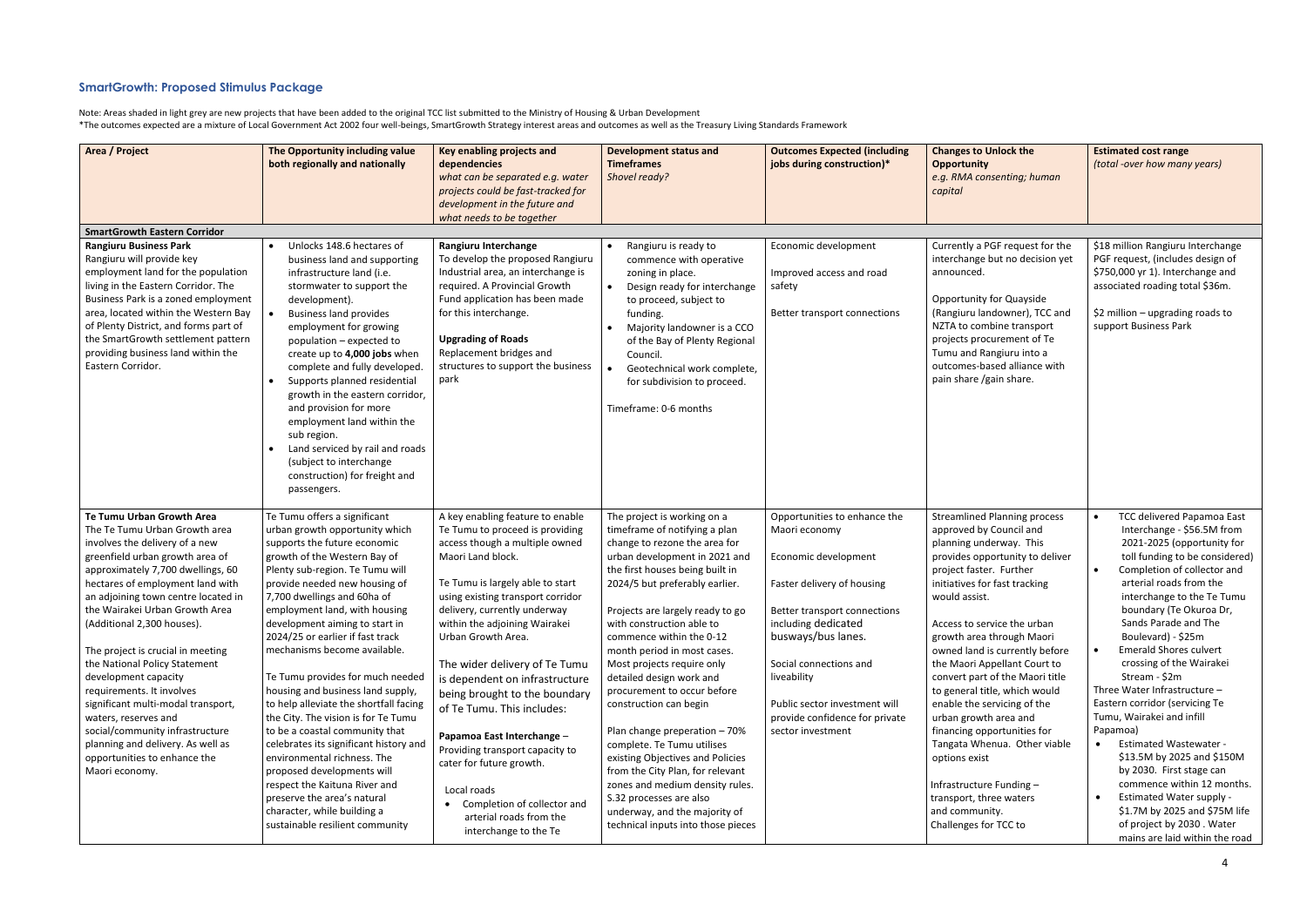| both regionally and nationally<br>dependencies<br><b>Timeframes</b><br>jobs during construction)*<br>(total -over how many years)<br><b>Opportunity</b><br>what can be separated e.g. water<br>Shovel ready?<br>e.g. RMA consenting; human<br>projects could be fast-tracked for<br>capital<br>development in the future and<br>what needs to be together<br>of work are complete.<br>corridor so timing will align<br>around the planned town centre,<br>Tumu boundary (Te<br>accommodate on the City's<br>with road construction which<br>employment precincts, schools,<br>Okuroa Dr, Sands Parade<br>balance sheet against<br>and The Boulevard). This<br>Resilience identification and<br>could be brought forward,<br>sports fields, walkways and<br>competing priorities.<br>infrastructure includes<br>some within 12 months.<br>cycleways.<br>mitigation planning - 90%<br>provision of dedicated<br>complete. All hazards have been<br>Papamoa East Interchange -<br>bus/HOV lanes<br>mapped and assessed for risk.<br>Currently contractors available to<br>Based on investigations to date,<br>Stormwater<br>approximately 402ha of the 744ha<br><b>Emerald Shores culvert</b><br>The only outstanding issue is<br>construct. Full design underway<br>Kaituna overflow -<br>$\bullet$<br>$\bullet$<br>of land at Te Tumu could be<br>with consultants in place,<br>mitigation requirements for<br>crossing of the Wairakei<br>overall cost \$41M and<br>developed. The remaining would be<br>infrastructure design in<br>construction could commence in<br>\$17M by 2025. Some<br>Stream<br>protected to preserve the natural<br>liquefiable areas, which is being<br>approx. 12mths at soonest.<br>construction could<br>and cultural history of the area and<br><b>Water &amp; Wastewater</b><br>However, possibility if Tauranga<br>progressed.<br>commence within 12<br>protect the community from<br>Northern Link and other bulk<br>• New wastewater line and<br>months.<br>natural hazards.<br>infrastructure projects begin in<br>Structure Plan Design - Complete<br>associated pump stations<br>2021 that the construction<br>from Te Tumu to Te<br>Community Infrastructure<br>Te Tumu also provides a significant<br>resource pool is stretched.<br>Multi-modal plan - 90%. TCC has<br>Estimated - \$55-70m, 2025-28<br>Maunga<br>opportunity to aid in developing<br>mapped Te Tumu structure plan<br>• Waiari Water Treatment<br>the Maori economy as the first<br>roading corridor location,<br>Facility - the delivery of<br>development block is multiple<br>determined likely width for those<br>water supply to cater for<br>owned Maori land. This creates<br>corridors and uses in them. One<br>the future growth (under<br>significant opportunities to build<br>corridor key multi modal corridor,<br>development).<br>tangata whenua wealth while<br>with dedicated bus lanes and off-<br>• Upgrade to the Te Maunga<br>supporting tangata whenua<br>road cycle paths<br><b>Wastewater Treatment</b><br>aspirations to retain underlying<br>Plant - provide additional<br>land ownership e.g. schools, sports<br>Waters planning - 90%. TCC has<br>treatment capacity to cater<br>fields, industrial etc.<br>structure planned the waters and<br>for growth (under<br>wastewater network. To be<br>development).<br>Te Tumu will also be Tauranga's<br>completed is a final peer review.<br>most resilient community, built<br>Stormwater<br>upon a clear understanding of<br>Stormwater Planning & Consent -<br>Kaituna stormwater<br>natural hazard risk, and best<br>90%. TCC has almost completed<br>overflow - weir structures,<br>practice materials for infrastructure<br>the Stormwater Management<br>bridge structures and large<br>delivery for the community,<br>Strategy. All outcomes of this are<br>swale connecting the<br>supported by a network of<br>already presented in the<br>Wairakei Stream to the<br>community facilities, within and<br>Structure Plan. Comprehensive<br>Kaituna River to manage<br>outside of the growth area (i.e.<br>Stormwater Consents are in place<br>flood flows<br>within the Wairakei Town Centre).<br>Open space policy to guide<br><b>Community Infrastructure</b><br>delivery reserves within Te Tumu<br>Wairakei Town Centre - aquatics,<br>- Complete<br>indoor courts, library, community<br>centre - Community facilities for<br>Active Tangata Whenua<br>key growth area. As part of the<br>engagement Cultural site<br>Structure Plan, opportunities exist<br>mapping - Complete<br>for the location of the 20ha sports<br>field to co-locate with the Ministry<br>Ecological site mapping -<br>of Education's plans for new<br>complete<br>school facilities.<br>Te Puke Urban Growth Area<br>Faster delivery of housing<br>Te Puke is an important town in<br>Water supply $-$ access to the<br>Wastewater treatment plant<br>Wastewater<br>Kiwirail corridor to lay the<br>upgrade - \$20m over 3 years<br>Te Puke (Pop 8950 at the 2018<br>the Eastern Corridor. There will<br>Years 0-3<br>• Upgrade the wastewater<br>Census) is the service town for the<br>water main.<br>be important connections<br>Economic development<br>Upgrade of capacity of trunk main<br>treatment plant to meet the | Area / Project | The Opportunity including value | Key enabling projects and | <b>Development status and</b> | <b>Outcomes Expected (including</b> | <b>Changes to Unlock the</b> | <b>Estimated cost range</b> |
|-------------------------------------------------------------------------------------------------------------------------------------------------------------------------------------------------------------------------------------------------------------------------------------------------------------------------------------------------------------------------------------------------------------------------------------------------------------------------------------------------------------------------------------------------------------------------------------------------------------------------------------------------------------------------------------------------------------------------------------------------------------------------------------------------------------------------------------------------------------------------------------------------------------------------------------------------------------------------------------------------------------------------------------------------------------------------------------------------------------------------------------------------------------------------------------------------------------------------------------------------------------------------------------------------------------------------------------------------------------------------------------------------------------------------------------------------------------------------------------------------------------------------------------------------------------------------------------------------------------------------------------------------------------------------------------------------------------------------------------------------------------------------------------------------------------------------------------------------------------------------------------------------------------------------------------------------------------------------------------------------------------------------------------------------------------------------------------------------------------------------------------------------------------------------------------------------------------------------------------------------------------------------------------------------------------------------------------------------------------------------------------------------------------------------------------------------------------------------------------------------------------------------------------------------------------------------------------------------------------------------------------------------------------------------------------------------------------------------------------------------------------------------------------------------------------------------------------------------------------------------------------------------------------------------------------------------------------------------------------------------------------------------------------------------------------------------------------------------------------------------------------------------------------------------------------------------------------------------------------------------------------------------------------------------------------------------------------------------------------------------------------------------------------------------------------------------------------------------------------------------------------------------------------------------------------------------------------------------------------------------------------------------------------------------------------------------------------------------------------------------------------------------------------------------------------------------------------------------------------------------------------------------------------------------------------------------------------------------------------------------------------------------------------------------------------------------------------------------------------------------------------------------------------------------------------------------------------------------------------------------------------------------------------------------------------------------------------------------------------------------------------------------------------------------------------------------------------------------------------------------------------------------------------------------------------------------------------------------------------------------------------------------------------------------------------------------------------------------------------------------------------------------------------------------------------------------------------------------------------------------------------------------------------------------------------------------------------------------------------------------------------------------------------------------------------------------------------------------------------------------------------------------------------------------------------------------------------------------------------------------------------------------------------------------------|----------------|---------------------------------|---------------------------|-------------------------------|-------------------------------------|------------------------------|-----------------------------|
|                                                                                                                                                                                                                                                                                                                                                                                                                                                                                                                                                                                                                                                                                                                                                                                                                                                                                                                                                                                                                                                                                                                                                                                                                                                                                                                                                                                                                                                                                                                                                                                                                                                                                                                                                                                                                                                                                                                                                                                                                                                                                                                                                                                                                                                                                                                                                                                                                                                                                                                                                                                                                                                                                                                                                                                                                                                                                                                                                                                                                                                                                                                                                                                                                                                                                                                                                                                                                                                                                                                                                                                                                                                                                                                                                                                                                                                                                                                                                                                                                                                                                                                                                                                                                                                                                                                                                                                                                                                                                                                                                                                                                                                                                                                                                                                                                                                                                                                                                                                                                                                                                                                                                                                                                                                                                                       |                |                                 |                           |                               |                                     |                              |                             |
|                                                                                                                                                                                                                                                                                                                                                                                                                                                                                                                                                                                                                                                                                                                                                                                                                                                                                                                                                                                                                                                                                                                                                                                                                                                                                                                                                                                                                                                                                                                                                                                                                                                                                                                                                                                                                                                                                                                                                                                                                                                                                                                                                                                                                                                                                                                                                                                                                                                                                                                                                                                                                                                                                                                                                                                                                                                                                                                                                                                                                                                                                                                                                                                                                                                                                                                                                                                                                                                                                                                                                                                                                                                                                                                                                                                                                                                                                                                                                                                                                                                                                                                                                                                                                                                                                                                                                                                                                                                                                                                                                                                                                                                                                                                                                                                                                                                                                                                                                                                                                                                                                                                                                                                                                                                                                                       |                |                                 |                           |                               |                                     |                              |                             |
|                                                                                                                                                                                                                                                                                                                                                                                                                                                                                                                                                                                                                                                                                                                                                                                                                                                                                                                                                                                                                                                                                                                                                                                                                                                                                                                                                                                                                                                                                                                                                                                                                                                                                                                                                                                                                                                                                                                                                                                                                                                                                                                                                                                                                                                                                                                                                                                                                                                                                                                                                                                                                                                                                                                                                                                                                                                                                                                                                                                                                                                                                                                                                                                                                                                                                                                                                                                                                                                                                                                                                                                                                                                                                                                                                                                                                                                                                                                                                                                                                                                                                                                                                                                                                                                                                                                                                                                                                                                                                                                                                                                                                                                                                                                                                                                                                                                                                                                                                                                                                                                                                                                                                                                                                                                                                                       |                |                                 |                           |                               |                                     |                              |                             |
|                                                                                                                                                                                                                                                                                                                                                                                                                                                                                                                                                                                                                                                                                                                                                                                                                                                                                                                                                                                                                                                                                                                                                                                                                                                                                                                                                                                                                                                                                                                                                                                                                                                                                                                                                                                                                                                                                                                                                                                                                                                                                                                                                                                                                                                                                                                                                                                                                                                                                                                                                                                                                                                                                                                                                                                                                                                                                                                                                                                                                                                                                                                                                                                                                                                                                                                                                                                                                                                                                                                                                                                                                                                                                                                                                                                                                                                                                                                                                                                                                                                                                                                                                                                                                                                                                                                                                                                                                                                                                                                                                                                                                                                                                                                                                                                                                                                                                                                                                                                                                                                                                                                                                                                                                                                                                                       |                |                                 |                           |                               |                                     |                              |                             |
|                                                                                                                                                                                                                                                                                                                                                                                                                                                                                                                                                                                                                                                                                                                                                                                                                                                                                                                                                                                                                                                                                                                                                                                                                                                                                                                                                                                                                                                                                                                                                                                                                                                                                                                                                                                                                                                                                                                                                                                                                                                                                                                                                                                                                                                                                                                                                                                                                                                                                                                                                                                                                                                                                                                                                                                                                                                                                                                                                                                                                                                                                                                                                                                                                                                                                                                                                                                                                                                                                                                                                                                                                                                                                                                                                                                                                                                                                                                                                                                                                                                                                                                                                                                                                                                                                                                                                                                                                                                                                                                                                                                                                                                                                                                                                                                                                                                                                                                                                                                                                                                                                                                                                                                                                                                                                                       |                |                                 |                           |                               |                                     |                              |                             |
|                                                                                                                                                                                                                                                                                                                                                                                                                                                                                                                                                                                                                                                                                                                                                                                                                                                                                                                                                                                                                                                                                                                                                                                                                                                                                                                                                                                                                                                                                                                                                                                                                                                                                                                                                                                                                                                                                                                                                                                                                                                                                                                                                                                                                                                                                                                                                                                                                                                                                                                                                                                                                                                                                                                                                                                                                                                                                                                                                                                                                                                                                                                                                                                                                                                                                                                                                                                                                                                                                                                                                                                                                                                                                                                                                                                                                                                                                                                                                                                                                                                                                                                                                                                                                                                                                                                                                                                                                                                                                                                                                                                                                                                                                                                                                                                                                                                                                                                                                                                                                                                                                                                                                                                                                                                                                                       |                |                                 |                           |                               |                                     |                              |                             |
|                                                                                                                                                                                                                                                                                                                                                                                                                                                                                                                                                                                                                                                                                                                                                                                                                                                                                                                                                                                                                                                                                                                                                                                                                                                                                                                                                                                                                                                                                                                                                                                                                                                                                                                                                                                                                                                                                                                                                                                                                                                                                                                                                                                                                                                                                                                                                                                                                                                                                                                                                                                                                                                                                                                                                                                                                                                                                                                                                                                                                                                                                                                                                                                                                                                                                                                                                                                                                                                                                                                                                                                                                                                                                                                                                                                                                                                                                                                                                                                                                                                                                                                                                                                                                                                                                                                                                                                                                                                                                                                                                                                                                                                                                                                                                                                                                                                                                                                                                                                                                                                                                                                                                                                                                                                                                                       |                |                                 |                           |                               |                                     |                              |                             |
|                                                                                                                                                                                                                                                                                                                                                                                                                                                                                                                                                                                                                                                                                                                                                                                                                                                                                                                                                                                                                                                                                                                                                                                                                                                                                                                                                                                                                                                                                                                                                                                                                                                                                                                                                                                                                                                                                                                                                                                                                                                                                                                                                                                                                                                                                                                                                                                                                                                                                                                                                                                                                                                                                                                                                                                                                                                                                                                                                                                                                                                                                                                                                                                                                                                                                                                                                                                                                                                                                                                                                                                                                                                                                                                                                                                                                                                                                                                                                                                                                                                                                                                                                                                                                                                                                                                                                                                                                                                                                                                                                                                                                                                                                                                                                                                                                                                                                                                                                                                                                                                                                                                                                                                                                                                                                                       |                |                                 |                           |                               |                                     |                              |                             |
|                                                                                                                                                                                                                                                                                                                                                                                                                                                                                                                                                                                                                                                                                                                                                                                                                                                                                                                                                                                                                                                                                                                                                                                                                                                                                                                                                                                                                                                                                                                                                                                                                                                                                                                                                                                                                                                                                                                                                                                                                                                                                                                                                                                                                                                                                                                                                                                                                                                                                                                                                                                                                                                                                                                                                                                                                                                                                                                                                                                                                                                                                                                                                                                                                                                                                                                                                                                                                                                                                                                                                                                                                                                                                                                                                                                                                                                                                                                                                                                                                                                                                                                                                                                                                                                                                                                                                                                                                                                                                                                                                                                                                                                                                                                                                                                                                                                                                                                                                                                                                                                                                                                                                                                                                                                                                                       |                |                                 |                           |                               |                                     |                              |                             |
|                                                                                                                                                                                                                                                                                                                                                                                                                                                                                                                                                                                                                                                                                                                                                                                                                                                                                                                                                                                                                                                                                                                                                                                                                                                                                                                                                                                                                                                                                                                                                                                                                                                                                                                                                                                                                                                                                                                                                                                                                                                                                                                                                                                                                                                                                                                                                                                                                                                                                                                                                                                                                                                                                                                                                                                                                                                                                                                                                                                                                                                                                                                                                                                                                                                                                                                                                                                                                                                                                                                                                                                                                                                                                                                                                                                                                                                                                                                                                                                                                                                                                                                                                                                                                                                                                                                                                                                                                                                                                                                                                                                                                                                                                                                                                                                                                                                                                                                                                                                                                                                                                                                                                                                                                                                                                                       |                |                                 |                           |                               |                                     |                              |                             |
|                                                                                                                                                                                                                                                                                                                                                                                                                                                                                                                                                                                                                                                                                                                                                                                                                                                                                                                                                                                                                                                                                                                                                                                                                                                                                                                                                                                                                                                                                                                                                                                                                                                                                                                                                                                                                                                                                                                                                                                                                                                                                                                                                                                                                                                                                                                                                                                                                                                                                                                                                                                                                                                                                                                                                                                                                                                                                                                                                                                                                                                                                                                                                                                                                                                                                                                                                                                                                                                                                                                                                                                                                                                                                                                                                                                                                                                                                                                                                                                                                                                                                                                                                                                                                                                                                                                                                                                                                                                                                                                                                                                                                                                                                                                                                                                                                                                                                                                                                                                                                                                                                                                                                                                                                                                                                                       |                |                                 |                           |                               |                                     |                              |                             |
|                                                                                                                                                                                                                                                                                                                                                                                                                                                                                                                                                                                                                                                                                                                                                                                                                                                                                                                                                                                                                                                                                                                                                                                                                                                                                                                                                                                                                                                                                                                                                                                                                                                                                                                                                                                                                                                                                                                                                                                                                                                                                                                                                                                                                                                                                                                                                                                                                                                                                                                                                                                                                                                                                                                                                                                                                                                                                                                                                                                                                                                                                                                                                                                                                                                                                                                                                                                                                                                                                                                                                                                                                                                                                                                                                                                                                                                                                                                                                                                                                                                                                                                                                                                                                                                                                                                                                                                                                                                                                                                                                                                                                                                                                                                                                                                                                                                                                                                                                                                                                                                                                                                                                                                                                                                                                                       |                |                                 |                           |                               |                                     |                              |                             |
|                                                                                                                                                                                                                                                                                                                                                                                                                                                                                                                                                                                                                                                                                                                                                                                                                                                                                                                                                                                                                                                                                                                                                                                                                                                                                                                                                                                                                                                                                                                                                                                                                                                                                                                                                                                                                                                                                                                                                                                                                                                                                                                                                                                                                                                                                                                                                                                                                                                                                                                                                                                                                                                                                                                                                                                                                                                                                                                                                                                                                                                                                                                                                                                                                                                                                                                                                                                                                                                                                                                                                                                                                                                                                                                                                                                                                                                                                                                                                                                                                                                                                                                                                                                                                                                                                                                                                                                                                                                                                                                                                                                                                                                                                                                                                                                                                                                                                                                                                                                                                                                                                                                                                                                                                                                                                                       |                |                                 |                           |                               |                                     |                              |                             |
|                                                                                                                                                                                                                                                                                                                                                                                                                                                                                                                                                                                                                                                                                                                                                                                                                                                                                                                                                                                                                                                                                                                                                                                                                                                                                                                                                                                                                                                                                                                                                                                                                                                                                                                                                                                                                                                                                                                                                                                                                                                                                                                                                                                                                                                                                                                                                                                                                                                                                                                                                                                                                                                                                                                                                                                                                                                                                                                                                                                                                                                                                                                                                                                                                                                                                                                                                                                                                                                                                                                                                                                                                                                                                                                                                                                                                                                                                                                                                                                                                                                                                                                                                                                                                                                                                                                                                                                                                                                                                                                                                                                                                                                                                                                                                                                                                                                                                                                                                                                                                                                                                                                                                                                                                                                                                                       |                |                                 |                           |                               |                                     |                              |                             |
|                                                                                                                                                                                                                                                                                                                                                                                                                                                                                                                                                                                                                                                                                                                                                                                                                                                                                                                                                                                                                                                                                                                                                                                                                                                                                                                                                                                                                                                                                                                                                                                                                                                                                                                                                                                                                                                                                                                                                                                                                                                                                                                                                                                                                                                                                                                                                                                                                                                                                                                                                                                                                                                                                                                                                                                                                                                                                                                                                                                                                                                                                                                                                                                                                                                                                                                                                                                                                                                                                                                                                                                                                                                                                                                                                                                                                                                                                                                                                                                                                                                                                                                                                                                                                                                                                                                                                                                                                                                                                                                                                                                                                                                                                                                                                                                                                                                                                                                                                                                                                                                                                                                                                                                                                                                                                                       |                |                                 |                           |                               |                                     |                              |                             |
|                                                                                                                                                                                                                                                                                                                                                                                                                                                                                                                                                                                                                                                                                                                                                                                                                                                                                                                                                                                                                                                                                                                                                                                                                                                                                                                                                                                                                                                                                                                                                                                                                                                                                                                                                                                                                                                                                                                                                                                                                                                                                                                                                                                                                                                                                                                                                                                                                                                                                                                                                                                                                                                                                                                                                                                                                                                                                                                                                                                                                                                                                                                                                                                                                                                                                                                                                                                                                                                                                                                                                                                                                                                                                                                                                                                                                                                                                                                                                                                                                                                                                                                                                                                                                                                                                                                                                                                                                                                                                                                                                                                                                                                                                                                                                                                                                                                                                                                                                                                                                                                                                                                                                                                                                                                                                                       |                |                                 |                           |                               |                                     |                              |                             |
|                                                                                                                                                                                                                                                                                                                                                                                                                                                                                                                                                                                                                                                                                                                                                                                                                                                                                                                                                                                                                                                                                                                                                                                                                                                                                                                                                                                                                                                                                                                                                                                                                                                                                                                                                                                                                                                                                                                                                                                                                                                                                                                                                                                                                                                                                                                                                                                                                                                                                                                                                                                                                                                                                                                                                                                                                                                                                                                                                                                                                                                                                                                                                                                                                                                                                                                                                                                                                                                                                                                                                                                                                                                                                                                                                                                                                                                                                                                                                                                                                                                                                                                                                                                                                                                                                                                                                                                                                                                                                                                                                                                                                                                                                                                                                                                                                                                                                                                                                                                                                                                                                                                                                                                                                                                                                                       |                |                                 |                           |                               |                                     |                              |                             |
|                                                                                                                                                                                                                                                                                                                                                                                                                                                                                                                                                                                                                                                                                                                                                                                                                                                                                                                                                                                                                                                                                                                                                                                                                                                                                                                                                                                                                                                                                                                                                                                                                                                                                                                                                                                                                                                                                                                                                                                                                                                                                                                                                                                                                                                                                                                                                                                                                                                                                                                                                                                                                                                                                                                                                                                                                                                                                                                                                                                                                                                                                                                                                                                                                                                                                                                                                                                                                                                                                                                                                                                                                                                                                                                                                                                                                                                                                                                                                                                                                                                                                                                                                                                                                                                                                                                                                                                                                                                                                                                                                                                                                                                                                                                                                                                                                                                                                                                                                                                                                                                                                                                                                                                                                                                                                                       |                |                                 |                           |                               |                                     |                              |                             |
|                                                                                                                                                                                                                                                                                                                                                                                                                                                                                                                                                                                                                                                                                                                                                                                                                                                                                                                                                                                                                                                                                                                                                                                                                                                                                                                                                                                                                                                                                                                                                                                                                                                                                                                                                                                                                                                                                                                                                                                                                                                                                                                                                                                                                                                                                                                                                                                                                                                                                                                                                                                                                                                                                                                                                                                                                                                                                                                                                                                                                                                                                                                                                                                                                                                                                                                                                                                                                                                                                                                                                                                                                                                                                                                                                                                                                                                                                                                                                                                                                                                                                                                                                                                                                                                                                                                                                                                                                                                                                                                                                                                                                                                                                                                                                                                                                                                                                                                                                                                                                                                                                                                                                                                                                                                                                                       |                |                                 |                           |                               |                                     |                              |                             |
|                                                                                                                                                                                                                                                                                                                                                                                                                                                                                                                                                                                                                                                                                                                                                                                                                                                                                                                                                                                                                                                                                                                                                                                                                                                                                                                                                                                                                                                                                                                                                                                                                                                                                                                                                                                                                                                                                                                                                                                                                                                                                                                                                                                                                                                                                                                                                                                                                                                                                                                                                                                                                                                                                                                                                                                                                                                                                                                                                                                                                                                                                                                                                                                                                                                                                                                                                                                                                                                                                                                                                                                                                                                                                                                                                                                                                                                                                                                                                                                                                                                                                                                                                                                                                                                                                                                                                                                                                                                                                                                                                                                                                                                                                                                                                                                                                                                                                                                                                                                                                                                                                                                                                                                                                                                                                                       |                |                                 |                           |                               |                                     |                              |                             |
|                                                                                                                                                                                                                                                                                                                                                                                                                                                                                                                                                                                                                                                                                                                                                                                                                                                                                                                                                                                                                                                                                                                                                                                                                                                                                                                                                                                                                                                                                                                                                                                                                                                                                                                                                                                                                                                                                                                                                                                                                                                                                                                                                                                                                                                                                                                                                                                                                                                                                                                                                                                                                                                                                                                                                                                                                                                                                                                                                                                                                                                                                                                                                                                                                                                                                                                                                                                                                                                                                                                                                                                                                                                                                                                                                                                                                                                                                                                                                                                                                                                                                                                                                                                                                                                                                                                                                                                                                                                                                                                                                                                                                                                                                                                                                                                                                                                                                                                                                                                                                                                                                                                                                                                                                                                                                                       |                |                                 |                           |                               |                                     |                              |                             |
|                                                                                                                                                                                                                                                                                                                                                                                                                                                                                                                                                                                                                                                                                                                                                                                                                                                                                                                                                                                                                                                                                                                                                                                                                                                                                                                                                                                                                                                                                                                                                                                                                                                                                                                                                                                                                                                                                                                                                                                                                                                                                                                                                                                                                                                                                                                                                                                                                                                                                                                                                                                                                                                                                                                                                                                                                                                                                                                                                                                                                                                                                                                                                                                                                                                                                                                                                                                                                                                                                                                                                                                                                                                                                                                                                                                                                                                                                                                                                                                                                                                                                                                                                                                                                                                                                                                                                                                                                                                                                                                                                                                                                                                                                                                                                                                                                                                                                                                                                                                                                                                                                                                                                                                                                                                                                                       |                |                                 |                           |                               |                                     |                              |                             |
|                                                                                                                                                                                                                                                                                                                                                                                                                                                                                                                                                                                                                                                                                                                                                                                                                                                                                                                                                                                                                                                                                                                                                                                                                                                                                                                                                                                                                                                                                                                                                                                                                                                                                                                                                                                                                                                                                                                                                                                                                                                                                                                                                                                                                                                                                                                                                                                                                                                                                                                                                                                                                                                                                                                                                                                                                                                                                                                                                                                                                                                                                                                                                                                                                                                                                                                                                                                                                                                                                                                                                                                                                                                                                                                                                                                                                                                                                                                                                                                                                                                                                                                                                                                                                                                                                                                                                                                                                                                                                                                                                                                                                                                                                                                                                                                                                                                                                                                                                                                                                                                                                                                                                                                                                                                                                                       |                |                                 |                           |                               |                                     |                              |                             |
|                                                                                                                                                                                                                                                                                                                                                                                                                                                                                                                                                                                                                                                                                                                                                                                                                                                                                                                                                                                                                                                                                                                                                                                                                                                                                                                                                                                                                                                                                                                                                                                                                                                                                                                                                                                                                                                                                                                                                                                                                                                                                                                                                                                                                                                                                                                                                                                                                                                                                                                                                                                                                                                                                                                                                                                                                                                                                                                                                                                                                                                                                                                                                                                                                                                                                                                                                                                                                                                                                                                                                                                                                                                                                                                                                                                                                                                                                                                                                                                                                                                                                                                                                                                                                                                                                                                                                                                                                                                                                                                                                                                                                                                                                                                                                                                                                                                                                                                                                                                                                                                                                                                                                                                                                                                                                                       |                |                                 |                           |                               |                                     |                              |                             |
|                                                                                                                                                                                                                                                                                                                                                                                                                                                                                                                                                                                                                                                                                                                                                                                                                                                                                                                                                                                                                                                                                                                                                                                                                                                                                                                                                                                                                                                                                                                                                                                                                                                                                                                                                                                                                                                                                                                                                                                                                                                                                                                                                                                                                                                                                                                                                                                                                                                                                                                                                                                                                                                                                                                                                                                                                                                                                                                                                                                                                                                                                                                                                                                                                                                                                                                                                                                                                                                                                                                                                                                                                                                                                                                                                                                                                                                                                                                                                                                                                                                                                                                                                                                                                                                                                                                                                                                                                                                                                                                                                                                                                                                                                                                                                                                                                                                                                                                                                                                                                                                                                                                                                                                                                                                                                                       |                |                                 |                           |                               |                                     |                              |                             |
|                                                                                                                                                                                                                                                                                                                                                                                                                                                                                                                                                                                                                                                                                                                                                                                                                                                                                                                                                                                                                                                                                                                                                                                                                                                                                                                                                                                                                                                                                                                                                                                                                                                                                                                                                                                                                                                                                                                                                                                                                                                                                                                                                                                                                                                                                                                                                                                                                                                                                                                                                                                                                                                                                                                                                                                                                                                                                                                                                                                                                                                                                                                                                                                                                                                                                                                                                                                                                                                                                                                                                                                                                                                                                                                                                                                                                                                                                                                                                                                                                                                                                                                                                                                                                                                                                                                                                                                                                                                                                                                                                                                                                                                                                                                                                                                                                                                                                                                                                                                                                                                                                                                                                                                                                                                                                                       |                |                                 |                           |                               |                                     |                              |                             |
|                                                                                                                                                                                                                                                                                                                                                                                                                                                                                                                                                                                                                                                                                                                                                                                                                                                                                                                                                                                                                                                                                                                                                                                                                                                                                                                                                                                                                                                                                                                                                                                                                                                                                                                                                                                                                                                                                                                                                                                                                                                                                                                                                                                                                                                                                                                                                                                                                                                                                                                                                                                                                                                                                                                                                                                                                                                                                                                                                                                                                                                                                                                                                                                                                                                                                                                                                                                                                                                                                                                                                                                                                                                                                                                                                                                                                                                                                                                                                                                                                                                                                                                                                                                                                                                                                                                                                                                                                                                                                                                                                                                                                                                                                                                                                                                                                                                                                                                                                                                                                                                                                                                                                                                                                                                                                                       |                |                                 |                           |                               |                                     |                              |                             |
|                                                                                                                                                                                                                                                                                                                                                                                                                                                                                                                                                                                                                                                                                                                                                                                                                                                                                                                                                                                                                                                                                                                                                                                                                                                                                                                                                                                                                                                                                                                                                                                                                                                                                                                                                                                                                                                                                                                                                                                                                                                                                                                                                                                                                                                                                                                                                                                                                                                                                                                                                                                                                                                                                                                                                                                                                                                                                                                                                                                                                                                                                                                                                                                                                                                                                                                                                                                                                                                                                                                                                                                                                                                                                                                                                                                                                                                                                                                                                                                                                                                                                                                                                                                                                                                                                                                                                                                                                                                                                                                                                                                                                                                                                                                                                                                                                                                                                                                                                                                                                                                                                                                                                                                                                                                                                                       |                |                                 |                           |                               |                                     |                              |                             |
|                                                                                                                                                                                                                                                                                                                                                                                                                                                                                                                                                                                                                                                                                                                                                                                                                                                                                                                                                                                                                                                                                                                                                                                                                                                                                                                                                                                                                                                                                                                                                                                                                                                                                                                                                                                                                                                                                                                                                                                                                                                                                                                                                                                                                                                                                                                                                                                                                                                                                                                                                                                                                                                                                                                                                                                                                                                                                                                                                                                                                                                                                                                                                                                                                                                                                                                                                                                                                                                                                                                                                                                                                                                                                                                                                                                                                                                                                                                                                                                                                                                                                                                                                                                                                                                                                                                                                                                                                                                                                                                                                                                                                                                                                                                                                                                                                                                                                                                                                                                                                                                                                                                                                                                                                                                                                                       |                |                                 |                           |                               |                                     |                              |                             |
|                                                                                                                                                                                                                                                                                                                                                                                                                                                                                                                                                                                                                                                                                                                                                                                                                                                                                                                                                                                                                                                                                                                                                                                                                                                                                                                                                                                                                                                                                                                                                                                                                                                                                                                                                                                                                                                                                                                                                                                                                                                                                                                                                                                                                                                                                                                                                                                                                                                                                                                                                                                                                                                                                                                                                                                                                                                                                                                                                                                                                                                                                                                                                                                                                                                                                                                                                                                                                                                                                                                                                                                                                                                                                                                                                                                                                                                                                                                                                                                                                                                                                                                                                                                                                                                                                                                                                                                                                                                                                                                                                                                                                                                                                                                                                                                                                                                                                                                                                                                                                                                                                                                                                                                                                                                                                                       |                |                                 |                           |                               |                                     |                              |                             |
|                                                                                                                                                                                                                                                                                                                                                                                                                                                                                                                                                                                                                                                                                                                                                                                                                                                                                                                                                                                                                                                                                                                                                                                                                                                                                                                                                                                                                                                                                                                                                                                                                                                                                                                                                                                                                                                                                                                                                                                                                                                                                                                                                                                                                                                                                                                                                                                                                                                                                                                                                                                                                                                                                                                                                                                                                                                                                                                                                                                                                                                                                                                                                                                                                                                                                                                                                                                                                                                                                                                                                                                                                                                                                                                                                                                                                                                                                                                                                                                                                                                                                                                                                                                                                                                                                                                                                                                                                                                                                                                                                                                                                                                                                                                                                                                                                                                                                                                                                                                                                                                                                                                                                                                                                                                                                                       |                |                                 |                           |                               |                                     |                              |                             |
|                                                                                                                                                                                                                                                                                                                                                                                                                                                                                                                                                                                                                                                                                                                                                                                                                                                                                                                                                                                                                                                                                                                                                                                                                                                                                                                                                                                                                                                                                                                                                                                                                                                                                                                                                                                                                                                                                                                                                                                                                                                                                                                                                                                                                                                                                                                                                                                                                                                                                                                                                                                                                                                                                                                                                                                                                                                                                                                                                                                                                                                                                                                                                                                                                                                                                                                                                                                                                                                                                                                                                                                                                                                                                                                                                                                                                                                                                                                                                                                                                                                                                                                                                                                                                                                                                                                                                                                                                                                                                                                                                                                                                                                                                                                                                                                                                                                                                                                                                                                                                                                                                                                                                                                                                                                                                                       |                |                                 |                           |                               |                                     |                              |                             |
|                                                                                                                                                                                                                                                                                                                                                                                                                                                                                                                                                                                                                                                                                                                                                                                                                                                                                                                                                                                                                                                                                                                                                                                                                                                                                                                                                                                                                                                                                                                                                                                                                                                                                                                                                                                                                                                                                                                                                                                                                                                                                                                                                                                                                                                                                                                                                                                                                                                                                                                                                                                                                                                                                                                                                                                                                                                                                                                                                                                                                                                                                                                                                                                                                                                                                                                                                                                                                                                                                                                                                                                                                                                                                                                                                                                                                                                                                                                                                                                                                                                                                                                                                                                                                                                                                                                                                                                                                                                                                                                                                                                                                                                                                                                                                                                                                                                                                                                                                                                                                                                                                                                                                                                                                                                                                                       |                |                                 |                           |                               |                                     |                              |                             |
|                                                                                                                                                                                                                                                                                                                                                                                                                                                                                                                                                                                                                                                                                                                                                                                                                                                                                                                                                                                                                                                                                                                                                                                                                                                                                                                                                                                                                                                                                                                                                                                                                                                                                                                                                                                                                                                                                                                                                                                                                                                                                                                                                                                                                                                                                                                                                                                                                                                                                                                                                                                                                                                                                                                                                                                                                                                                                                                                                                                                                                                                                                                                                                                                                                                                                                                                                                                                                                                                                                                                                                                                                                                                                                                                                                                                                                                                                                                                                                                                                                                                                                                                                                                                                                                                                                                                                                                                                                                                                                                                                                                                                                                                                                                                                                                                                                                                                                                                                                                                                                                                                                                                                                                                                                                                                                       |                |                                 |                           |                               |                                     |                              |                             |
|                                                                                                                                                                                                                                                                                                                                                                                                                                                                                                                                                                                                                                                                                                                                                                                                                                                                                                                                                                                                                                                                                                                                                                                                                                                                                                                                                                                                                                                                                                                                                                                                                                                                                                                                                                                                                                                                                                                                                                                                                                                                                                                                                                                                                                                                                                                                                                                                                                                                                                                                                                                                                                                                                                                                                                                                                                                                                                                                                                                                                                                                                                                                                                                                                                                                                                                                                                                                                                                                                                                                                                                                                                                                                                                                                                                                                                                                                                                                                                                                                                                                                                                                                                                                                                                                                                                                                                                                                                                                                                                                                                                                                                                                                                                                                                                                                                                                                                                                                                                                                                                                                                                                                                                                                                                                                                       |                |                                 |                           |                               |                                     |                              |                             |
|                                                                                                                                                                                                                                                                                                                                                                                                                                                                                                                                                                                                                                                                                                                                                                                                                                                                                                                                                                                                                                                                                                                                                                                                                                                                                                                                                                                                                                                                                                                                                                                                                                                                                                                                                                                                                                                                                                                                                                                                                                                                                                                                                                                                                                                                                                                                                                                                                                                                                                                                                                                                                                                                                                                                                                                                                                                                                                                                                                                                                                                                                                                                                                                                                                                                                                                                                                                                                                                                                                                                                                                                                                                                                                                                                                                                                                                                                                                                                                                                                                                                                                                                                                                                                                                                                                                                                                                                                                                                                                                                                                                                                                                                                                                                                                                                                                                                                                                                                                                                                                                                                                                                                                                                                                                                                                       |                |                                 |                           |                               |                                     |                              |                             |
|                                                                                                                                                                                                                                                                                                                                                                                                                                                                                                                                                                                                                                                                                                                                                                                                                                                                                                                                                                                                                                                                                                                                                                                                                                                                                                                                                                                                                                                                                                                                                                                                                                                                                                                                                                                                                                                                                                                                                                                                                                                                                                                                                                                                                                                                                                                                                                                                                                                                                                                                                                                                                                                                                                                                                                                                                                                                                                                                                                                                                                                                                                                                                                                                                                                                                                                                                                                                                                                                                                                                                                                                                                                                                                                                                                                                                                                                                                                                                                                                                                                                                                                                                                                                                                                                                                                                                                                                                                                                                                                                                                                                                                                                                                                                                                                                                                                                                                                                                                                                                                                                                                                                                                                                                                                                                                       |                |                                 |                           |                               |                                     |                              |                             |
|                                                                                                                                                                                                                                                                                                                                                                                                                                                                                                                                                                                                                                                                                                                                                                                                                                                                                                                                                                                                                                                                                                                                                                                                                                                                                                                                                                                                                                                                                                                                                                                                                                                                                                                                                                                                                                                                                                                                                                                                                                                                                                                                                                                                                                                                                                                                                                                                                                                                                                                                                                                                                                                                                                                                                                                                                                                                                                                                                                                                                                                                                                                                                                                                                                                                                                                                                                                                                                                                                                                                                                                                                                                                                                                                                                                                                                                                                                                                                                                                                                                                                                                                                                                                                                                                                                                                                                                                                                                                                                                                                                                                                                                                                                                                                                                                                                                                                                                                                                                                                                                                                                                                                                                                                                                                                                       |                |                                 |                           |                               |                                     |                              |                             |
|                                                                                                                                                                                                                                                                                                                                                                                                                                                                                                                                                                                                                                                                                                                                                                                                                                                                                                                                                                                                                                                                                                                                                                                                                                                                                                                                                                                                                                                                                                                                                                                                                                                                                                                                                                                                                                                                                                                                                                                                                                                                                                                                                                                                                                                                                                                                                                                                                                                                                                                                                                                                                                                                                                                                                                                                                                                                                                                                                                                                                                                                                                                                                                                                                                                                                                                                                                                                                                                                                                                                                                                                                                                                                                                                                                                                                                                                                                                                                                                                                                                                                                                                                                                                                                                                                                                                                                                                                                                                                                                                                                                                                                                                                                                                                                                                                                                                                                                                                                                                                                                                                                                                                                                                                                                                                                       |                |                                 |                           |                               |                                     |                              |                             |
|                                                                                                                                                                                                                                                                                                                                                                                                                                                                                                                                                                                                                                                                                                                                                                                                                                                                                                                                                                                                                                                                                                                                                                                                                                                                                                                                                                                                                                                                                                                                                                                                                                                                                                                                                                                                                                                                                                                                                                                                                                                                                                                                                                                                                                                                                                                                                                                                                                                                                                                                                                                                                                                                                                                                                                                                                                                                                                                                                                                                                                                                                                                                                                                                                                                                                                                                                                                                                                                                                                                                                                                                                                                                                                                                                                                                                                                                                                                                                                                                                                                                                                                                                                                                                                                                                                                                                                                                                                                                                                                                                                                                                                                                                                                                                                                                                                                                                                                                                                                                                                                                                                                                                                                                                                                                                                       |                |                                 |                           |                               |                                     |                              |                             |
|                                                                                                                                                                                                                                                                                                                                                                                                                                                                                                                                                                                                                                                                                                                                                                                                                                                                                                                                                                                                                                                                                                                                                                                                                                                                                                                                                                                                                                                                                                                                                                                                                                                                                                                                                                                                                                                                                                                                                                                                                                                                                                                                                                                                                                                                                                                                                                                                                                                                                                                                                                                                                                                                                                                                                                                                                                                                                                                                                                                                                                                                                                                                                                                                                                                                                                                                                                                                                                                                                                                                                                                                                                                                                                                                                                                                                                                                                                                                                                                                                                                                                                                                                                                                                                                                                                                                                                                                                                                                                                                                                                                                                                                                                                                                                                                                                                                                                                                                                                                                                                                                                                                                                                                                                                                                                                       |                |                                 |                           |                               |                                     |                              |                             |
|                                                                                                                                                                                                                                                                                                                                                                                                                                                                                                                                                                                                                                                                                                                                                                                                                                                                                                                                                                                                                                                                                                                                                                                                                                                                                                                                                                                                                                                                                                                                                                                                                                                                                                                                                                                                                                                                                                                                                                                                                                                                                                                                                                                                                                                                                                                                                                                                                                                                                                                                                                                                                                                                                                                                                                                                                                                                                                                                                                                                                                                                                                                                                                                                                                                                                                                                                                                                                                                                                                                                                                                                                                                                                                                                                                                                                                                                                                                                                                                                                                                                                                                                                                                                                                                                                                                                                                                                                                                                                                                                                                                                                                                                                                                                                                                                                                                                                                                                                                                                                                                                                                                                                                                                                                                                                                       |                |                                 |                           |                               |                                     |                              |                             |
|                                                                                                                                                                                                                                                                                                                                                                                                                                                                                                                                                                                                                                                                                                                                                                                                                                                                                                                                                                                                                                                                                                                                                                                                                                                                                                                                                                                                                                                                                                                                                                                                                                                                                                                                                                                                                                                                                                                                                                                                                                                                                                                                                                                                                                                                                                                                                                                                                                                                                                                                                                                                                                                                                                                                                                                                                                                                                                                                                                                                                                                                                                                                                                                                                                                                                                                                                                                                                                                                                                                                                                                                                                                                                                                                                                                                                                                                                                                                                                                                                                                                                                                                                                                                                                                                                                                                                                                                                                                                                                                                                                                                                                                                                                                                                                                                                                                                                                                                                                                                                                                                                                                                                                                                                                                                                                       |                |                                 |                           |                               |                                     |                              |                             |
|                                                                                                                                                                                                                                                                                                                                                                                                                                                                                                                                                                                                                                                                                                                                                                                                                                                                                                                                                                                                                                                                                                                                                                                                                                                                                                                                                                                                                                                                                                                                                                                                                                                                                                                                                                                                                                                                                                                                                                                                                                                                                                                                                                                                                                                                                                                                                                                                                                                                                                                                                                                                                                                                                                                                                                                                                                                                                                                                                                                                                                                                                                                                                                                                                                                                                                                                                                                                                                                                                                                                                                                                                                                                                                                                                                                                                                                                                                                                                                                                                                                                                                                                                                                                                                                                                                                                                                                                                                                                                                                                                                                                                                                                                                                                                                                                                                                                                                                                                                                                                                                                                                                                                                                                                                                                                                       |                |                                 |                           |                               |                                     |                              |                             |
|                                                                                                                                                                                                                                                                                                                                                                                                                                                                                                                                                                                                                                                                                                                                                                                                                                                                                                                                                                                                                                                                                                                                                                                                                                                                                                                                                                                                                                                                                                                                                                                                                                                                                                                                                                                                                                                                                                                                                                                                                                                                                                                                                                                                                                                                                                                                                                                                                                                                                                                                                                                                                                                                                                                                                                                                                                                                                                                                                                                                                                                                                                                                                                                                                                                                                                                                                                                                                                                                                                                                                                                                                                                                                                                                                                                                                                                                                                                                                                                                                                                                                                                                                                                                                                                                                                                                                                                                                                                                                                                                                                                                                                                                                                                                                                                                                                                                                                                                                                                                                                                                                                                                                                                                                                                                                                       |                |                                 |                           |                               |                                     |                              |                             |
|                                                                                                                                                                                                                                                                                                                                                                                                                                                                                                                                                                                                                                                                                                                                                                                                                                                                                                                                                                                                                                                                                                                                                                                                                                                                                                                                                                                                                                                                                                                                                                                                                                                                                                                                                                                                                                                                                                                                                                                                                                                                                                                                                                                                                                                                                                                                                                                                                                                                                                                                                                                                                                                                                                                                                                                                                                                                                                                                                                                                                                                                                                                                                                                                                                                                                                                                                                                                                                                                                                                                                                                                                                                                                                                                                                                                                                                                                                                                                                                                                                                                                                                                                                                                                                                                                                                                                                                                                                                                                                                                                                                                                                                                                                                                                                                                                                                                                                                                                                                                                                                                                                                                                                                                                                                                                                       |                |                                 |                           |                               |                                     |                              |                             |
|                                                                                                                                                                                                                                                                                                                                                                                                                                                                                                                                                                                                                                                                                                                                                                                                                                                                                                                                                                                                                                                                                                                                                                                                                                                                                                                                                                                                                                                                                                                                                                                                                                                                                                                                                                                                                                                                                                                                                                                                                                                                                                                                                                                                                                                                                                                                                                                                                                                                                                                                                                                                                                                                                                                                                                                                                                                                                                                                                                                                                                                                                                                                                                                                                                                                                                                                                                                                                                                                                                                                                                                                                                                                                                                                                                                                                                                                                                                                                                                                                                                                                                                                                                                                                                                                                                                                                                                                                                                                                                                                                                                                                                                                                                                                                                                                                                                                                                                                                                                                                                                                                                                                                                                                                                                                                                       |                |                                 |                           |                               |                                     |                              |                             |
|                                                                                                                                                                                                                                                                                                                                                                                                                                                                                                                                                                                                                                                                                                                                                                                                                                                                                                                                                                                                                                                                                                                                                                                                                                                                                                                                                                                                                                                                                                                                                                                                                                                                                                                                                                                                                                                                                                                                                                                                                                                                                                                                                                                                                                                                                                                                                                                                                                                                                                                                                                                                                                                                                                                                                                                                                                                                                                                                                                                                                                                                                                                                                                                                                                                                                                                                                                                                                                                                                                                                                                                                                                                                                                                                                                                                                                                                                                                                                                                                                                                                                                                                                                                                                                                                                                                                                                                                                                                                                                                                                                                                                                                                                                                                                                                                                                                                                                                                                                                                                                                                                                                                                                                                                                                                                                       |                |                                 |                           |                               |                                     |                              |                             |
|                                                                                                                                                                                                                                                                                                                                                                                                                                                                                                                                                                                                                                                                                                                                                                                                                                                                                                                                                                                                                                                                                                                                                                                                                                                                                                                                                                                                                                                                                                                                                                                                                                                                                                                                                                                                                                                                                                                                                                                                                                                                                                                                                                                                                                                                                                                                                                                                                                                                                                                                                                                                                                                                                                                                                                                                                                                                                                                                                                                                                                                                                                                                                                                                                                                                                                                                                                                                                                                                                                                                                                                                                                                                                                                                                                                                                                                                                                                                                                                                                                                                                                                                                                                                                                                                                                                                                                                                                                                                                                                                                                                                                                                                                                                                                                                                                                                                                                                                                                                                                                                                                                                                                                                                                                                                                                       |                |                                 |                           |                               |                                     |                              |                             |
|                                                                                                                                                                                                                                                                                                                                                                                                                                                                                                                                                                                                                                                                                                                                                                                                                                                                                                                                                                                                                                                                                                                                                                                                                                                                                                                                                                                                                                                                                                                                                                                                                                                                                                                                                                                                                                                                                                                                                                                                                                                                                                                                                                                                                                                                                                                                                                                                                                                                                                                                                                                                                                                                                                                                                                                                                                                                                                                                                                                                                                                                                                                                                                                                                                                                                                                                                                                                                                                                                                                                                                                                                                                                                                                                                                                                                                                                                                                                                                                                                                                                                                                                                                                                                                                                                                                                                                                                                                                                                                                                                                                                                                                                                                                                                                                                                                                                                                                                                                                                                                                                                                                                                                                                                                                                                                       |                |                                 |                           |                               |                                     |                              |                             |
|                                                                                                                                                                                                                                                                                                                                                                                                                                                                                                                                                                                                                                                                                                                                                                                                                                                                                                                                                                                                                                                                                                                                                                                                                                                                                                                                                                                                                                                                                                                                                                                                                                                                                                                                                                                                                                                                                                                                                                                                                                                                                                                                                                                                                                                                                                                                                                                                                                                                                                                                                                                                                                                                                                                                                                                                                                                                                                                                                                                                                                                                                                                                                                                                                                                                                                                                                                                                                                                                                                                                                                                                                                                                                                                                                                                                                                                                                                                                                                                                                                                                                                                                                                                                                                                                                                                                                                                                                                                                                                                                                                                                                                                                                                                                                                                                                                                                                                                                                                                                                                                                                                                                                                                                                                                                                                       |                |                                 |                           |                               |                                     |                              |                             |
|                                                                                                                                                                                                                                                                                                                                                                                                                                                                                                                                                                                                                                                                                                                                                                                                                                                                                                                                                                                                                                                                                                                                                                                                                                                                                                                                                                                                                                                                                                                                                                                                                                                                                                                                                                                                                                                                                                                                                                                                                                                                                                                                                                                                                                                                                                                                                                                                                                                                                                                                                                                                                                                                                                                                                                                                                                                                                                                                                                                                                                                                                                                                                                                                                                                                                                                                                                                                                                                                                                                                                                                                                                                                                                                                                                                                                                                                                                                                                                                                                                                                                                                                                                                                                                                                                                                                                                                                                                                                                                                                                                                                                                                                                                                                                                                                                                                                                                                                                                                                                                                                                                                                                                                                                                                                                                       |                |                                 |                           |                               |                                     |                              |                             |
|                                                                                                                                                                                                                                                                                                                                                                                                                                                                                                                                                                                                                                                                                                                                                                                                                                                                                                                                                                                                                                                                                                                                                                                                                                                                                                                                                                                                                                                                                                                                                                                                                                                                                                                                                                                                                                                                                                                                                                                                                                                                                                                                                                                                                                                                                                                                                                                                                                                                                                                                                                                                                                                                                                                                                                                                                                                                                                                                                                                                                                                                                                                                                                                                                                                                                                                                                                                                                                                                                                                                                                                                                                                                                                                                                                                                                                                                                                                                                                                                                                                                                                                                                                                                                                                                                                                                                                                                                                                                                                                                                                                                                                                                                                                                                                                                                                                                                                                                                                                                                                                                                                                                                                                                                                                                                                       |                |                                 |                           |                               |                                     |                              |                             |
|                                                                                                                                                                                                                                                                                                                                                                                                                                                                                                                                                                                                                                                                                                                                                                                                                                                                                                                                                                                                                                                                                                                                                                                                                                                                                                                                                                                                                                                                                                                                                                                                                                                                                                                                                                                                                                                                                                                                                                                                                                                                                                                                                                                                                                                                                                                                                                                                                                                                                                                                                                                                                                                                                                                                                                                                                                                                                                                                                                                                                                                                                                                                                                                                                                                                                                                                                                                                                                                                                                                                                                                                                                                                                                                                                                                                                                                                                                                                                                                                                                                                                                                                                                                                                                                                                                                                                                                                                                                                                                                                                                                                                                                                                                                                                                                                                                                                                                                                                                                                                                                                                                                                                                                                                                                                                                       |                |                                 |                           |                               |                                     |                              |                             |
|                                                                                                                                                                                                                                                                                                                                                                                                                                                                                                                                                                                                                                                                                                                                                                                                                                                                                                                                                                                                                                                                                                                                                                                                                                                                                                                                                                                                                                                                                                                                                                                                                                                                                                                                                                                                                                                                                                                                                                                                                                                                                                                                                                                                                                                                                                                                                                                                                                                                                                                                                                                                                                                                                                                                                                                                                                                                                                                                                                                                                                                                                                                                                                                                                                                                                                                                                                                                                                                                                                                                                                                                                                                                                                                                                                                                                                                                                                                                                                                                                                                                                                                                                                                                                                                                                                                                                                                                                                                                                                                                                                                                                                                                                                                                                                                                                                                                                                                                                                                                                                                                                                                                                                                                                                                                                                       |                |                                 |                           |                               |                                     |                              |                             |
|                                                                                                                                                                                                                                                                                                                                                                                                                                                                                                                                                                                                                                                                                                                                                                                                                                                                                                                                                                                                                                                                                                                                                                                                                                                                                                                                                                                                                                                                                                                                                                                                                                                                                                                                                                                                                                                                                                                                                                                                                                                                                                                                                                                                                                                                                                                                                                                                                                                                                                                                                                                                                                                                                                                                                                                                                                                                                                                                                                                                                                                                                                                                                                                                                                                                                                                                                                                                                                                                                                                                                                                                                                                                                                                                                                                                                                                                                                                                                                                                                                                                                                                                                                                                                                                                                                                                                                                                                                                                                                                                                                                                                                                                                                                                                                                                                                                                                                                                                                                                                                                                                                                                                                                                                                                                                                       |                |                                 |                           |                               |                                     |                              |                             |
|                                                                                                                                                                                                                                                                                                                                                                                                                                                                                                                                                                                                                                                                                                                                                                                                                                                                                                                                                                                                                                                                                                                                                                                                                                                                                                                                                                                                                                                                                                                                                                                                                                                                                                                                                                                                                                                                                                                                                                                                                                                                                                                                                                                                                                                                                                                                                                                                                                                                                                                                                                                                                                                                                                                                                                                                                                                                                                                                                                                                                                                                                                                                                                                                                                                                                                                                                                                                                                                                                                                                                                                                                                                                                                                                                                                                                                                                                                                                                                                                                                                                                                                                                                                                                                                                                                                                                                                                                                                                                                                                                                                                                                                                                                                                                                                                                                                                                                                                                                                                                                                                                                                                                                                                                                                                                                       |                |                                 |                           |                               |                                     |                              |                             |
|                                                                                                                                                                                                                                                                                                                                                                                                                                                                                                                                                                                                                                                                                                                                                                                                                                                                                                                                                                                                                                                                                                                                                                                                                                                                                                                                                                                                                                                                                                                                                                                                                                                                                                                                                                                                                                                                                                                                                                                                                                                                                                                                                                                                                                                                                                                                                                                                                                                                                                                                                                                                                                                                                                                                                                                                                                                                                                                                                                                                                                                                                                                                                                                                                                                                                                                                                                                                                                                                                                                                                                                                                                                                                                                                                                                                                                                                                                                                                                                                                                                                                                                                                                                                                                                                                                                                                                                                                                                                                                                                                                                                                                                                                                                                                                                                                                                                                                                                                                                                                                                                                                                                                                                                                                                                                                       |                |                                 |                           |                               |                                     |                              |                             |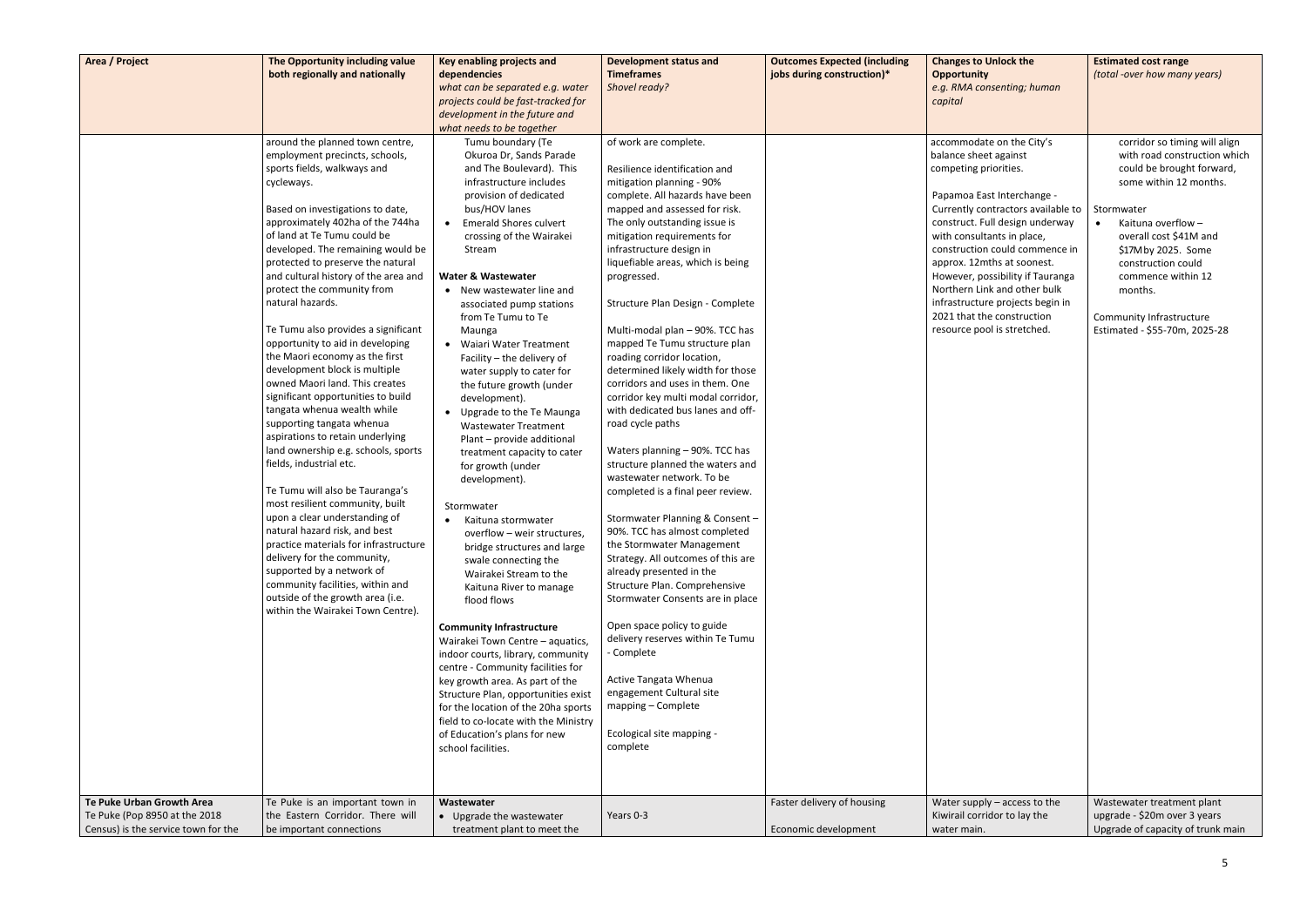| Area / Project                                                                                                                                                                     | The Opportunity including value<br>both regionally and nationally                                                                                                                                                                                           | Key enabling projects and<br>dependencies<br>what can be separated e.g. water<br>projects could be fast-tracked for<br>development in the future and<br>what needs to be together                                                                                                                                                                                                                                                                                                                                                                                                                                                                                                                                                                | <b>Development status and</b><br><b>Timeframes</b><br>Shovel ready? | <b>Outcomes Expected (including</b><br>jobs during construction)* | <b>Changes to Unlock the</b><br><b>Opportunity</b><br>e.g. RMA consenting; human<br>capital                           | <b>Estimated cost range</b><br>(total -over how many years)                                              |
|------------------------------------------------------------------------------------------------------------------------------------------------------------------------------------|-------------------------------------------------------------------------------------------------------------------------------------------------------------------------------------------------------------------------------------------------------------|--------------------------------------------------------------------------------------------------------------------------------------------------------------------------------------------------------------------------------------------------------------------------------------------------------------------------------------------------------------------------------------------------------------------------------------------------------------------------------------------------------------------------------------------------------------------------------------------------------------------------------------------------------------------------------------------------------------------------------------------------|---------------------------------------------------------------------|-------------------------------------------------------------------|-----------------------------------------------------------------------------------------------------------------------|----------------------------------------------------------------------------------------------------------|
| eastern part of the District. It has<br>experienced steady growth over many<br>years.                                                                                              | between Te Tumu, Rangiuru and<br>Te Puke.<br>Te Puke has sufficient land<br>capacity for the medium to long<br>term. The main issue is the<br>infrastructure to meet population<br>growth related demand and to<br>cater for the Rangiuru Business<br>Park. | expected growth and to meet<br>new consent requirements<br>developed in conjunction<br>with tāngata whenua<br>• Upgrade the capacity of the<br>trunk main to the wastewater<br>Treatment Plant. To meet the<br>expected demand.<br><b>Water Supply</b><br>Upgrade the water supply to<br>meet the demand for<br>population growth and the<br>Rangiuru Business Park.<br><b>Community facilities</b><br>• New indoor swimming pool<br>to replace the 1950's pool<br>located at the Te Puke High<br>School. A new site allows<br>land at the High School to be<br>freed up for school<br>expansion. Council owns the<br>new site adjacent to the town<br>centre. Project would be a 3-5<br>year project, with design<br>ready to be commenced now. | Years 0-3<br>Ready to proceed<br>Years 0-3 and 4-10                 | Social connections / liveability                                  | Indoor pool - consent for new<br>hot water bore                                                                       | - \$3m over 2 years<br>Water supply - \$12m over 3 years<br>Community facilities - \$15m over 5<br>years |
| <b>SmartGrowth Northern Corridor</b>                                                                                                                                               |                                                                                                                                                                                                                                                             |                                                                                                                                                                                                                                                                                                                                                                                                                                                                                                                                                                                                                                                                                                                                                  |                                                                     |                                                                   |                                                                                                                       |                                                                                                          |
| <b>Omokoroa Urban Growth Area</b>                                                                                                                                                  | Omokoroa is an important urban                                                                                                                                                                                                                              | Development of Omokoroa is well                                                                                                                                                                                                                                                                                                                                                                                                                                                                                                                                                                                                                                                                                                                  |                                                                     | Faster delivery of housing                                        | Stage 3 Structure Plan to be                                                                                          | Omokoroa Rd urbanization - \$2m                                                                          |
| Omokoroa has been identified as a                                                                                                                                                  | growth opportunity in the                                                                                                                                                                                                                                   | underway having expanded on an                                                                                                                                                                                                                                                                                                                                                                                                                                                                                                                                                                                                                                                                                                                   |                                                                     |                                                                   | notified middle of 2020                                                                                               | over 1 year                                                                                              |
| growth area for many years. Once a                                                                                                                                                 | Northern Corridor and supports                                                                                                                                                                                                                              | existing village through two                                                                                                                                                                                                                                                                                                                                                                                                                                                                                                                                                                                                                                                                                                                     |                                                                     | Economic development                                              |                                                                                                                       |                                                                                                          |
| wastewater system was put in place                                                                                                                                                 | the future economic growth of                                                                                                                                                                                                                               | stages. Stage 3 will provide for the                                                                                                                                                                                                                                                                                                                                                                                                                                                                                                                                                                                                                                                                                                             |                                                                     |                                                                   | Tauranga Northern Link                                                                                                | Prole Rd - \$10m over 2 years                                                                            |
| the peninsula has been developing                                                                                                                                                  | the western Bay of Plenty sub-                                                                                                                                                                                                                              | completion of the UGA.                                                                                                                                                                                                                                                                                                                                                                                                                                                                                                                                                                                                                                                                                                                           |                                                                     | Better transport connections                                      | already designated.                                                                                                   |                                                                                                          |
| progressively in stages. The current                                                                                                                                               | region.                                                                                                                                                                                                                                                     |                                                                                                                                                                                                                                                                                                                                                                                                                                                                                                                                                                                                                                                                                                                                                  |                                                                     |                                                                   |                                                                                                                       | Francis Rd - \$25m over 5 years                                                                          |
| urban zoned land has capacity for<br>only 6 years, hence the Stage 3<br>Structure Plan currently underway<br>that will be the final stage and provide<br>for the final population. | Omokoroa has a current<br>population of 4,000 and will cater<br>for a total of 12,000 when it is full<br>in 30 years' time.                                                                                                                                 | To enable Stage3 to progress the<br>following are required:<br>Transportation<br>• Tauranga Northern Link. This                                                                                                                                                                                                                                                                                                                                                                                                                                                                                                                                                                                                                                  |                                                                     | Social connections / liveability                                  | Prole Rd - Predominantly<br>within existing road reserve.<br>Will also be addressed as part<br>of the structure plan. | Park and Ride - \$3m over 2 years<br>Schools - Est \$80m to design, build                                |
|                                                                                                                                                                                    |                                                                                                                                                                                                                                                             | has now been given approval                                                                                                                                                                                                                                                                                                                                                                                                                                                                                                                                                                                                                                                                                                                      | Underway                                                            |                                                                   | Francis Rd - Will be consented                                                                                        | and furnish over 3-4 years.                                                                              |
|                                                                                                                                                                                    | The Stage 3 Structure Plan will                                                                                                                                                                                                                             | to proceed                                                                                                                                                                                                                                                                                                                                                                                                                                                                                                                                                                                                                                                                                                                                       |                                                                     |                                                                   | as part of the structure plan,                                                                                        | Affordable housing - \$11m total                                                                         |
|                                                                                                                                                                                    | provide for an additional 1800                                                                                                                                                                                                                              | • Omokoroa Road urbanization.                                                                                                                                                                                                                                                                                                                                                                                                                                                                                                                                                                                                                                                                                                                    | Design years 0-3, construction                                      |                                                                   | land purchase required                                                                                                | project cost over 3 years.                                                                               |
|                                                                                                                                                                                    | dwellings, town centre,<br>employment land, park and ride,<br>schools and community<br>infrastructure. There is the<br>potential for 700 new jobs.                                                                                                          | The first part of this road has<br>been recently upgraded as a<br>rural road. It will need to be<br>urbanised including the likes<br>of curb and channeling,<br>footpaths etc.                                                                                                                                                                                                                                                                                                                                                                                                                                                                                                                                                                   | to align with Omokoroa<br>intersection upgrade by NZTA.             |                                                                   | Water supply - site being<br>acquired.<br>Schools - Land purchased.<br>Designation being prepared                     |                                                                                                          |
|                                                                                                                                                                                    | The vision for Omokoroa is to                                                                                                                                                                                                                               | Prole Road. This is a rural                                                                                                                                                                                                                                                                                                                                                                                                                                                                                                                                                                                                                                                                                                                      | Being designed now.                                                 |                                                                   | now and likely to be non-                                                                                             |                                                                                                          |
|                                                                                                                                                                                    | create a thriving community that                                                                                                                                                                                                                            | road. It will be an important                                                                                                                                                                                                                                                                                                                                                                                                                                                                                                                                                                                                                                                                                                                    | Construction years 0-3                                              |                                                                   | notified.                                                                                                             |                                                                                                          |
|                                                                                                                                                                                    | is as self-supporting as possible                                                                                                                                                                                                                           | access point for Stage 3                                                                                                                                                                                                                                                                                                                                                                                                                                                                                                                                                                                                                                                                                                                         |                                                                     |                                                                   |                                                                                                                       |                                                                                                          |
|                                                                                                                                                                                    | for locals to live, learn, work and<br>play.                                                                                                                                                                                                                | serving a new town centre,<br>schools, large active and                                                                                                                                                                                                                                                                                                                                                                                                                                                                                                                                                                                                                                                                                          |                                                                     |                                                                   | Affordable housing - land is<br>consented as part of a Special                                                        |                                                                                                          |
|                                                                                                                                                                                    |                                                                                                                                                                                                                                                             | passive reserves and housing.                                                                                                                                                                                                                                                                                                                                                                                                                                                                                                                                                                                                                                                                                                                    |                                                                     |                                                                   | Housing Area. No constraints                                                                                          |                                                                                                          |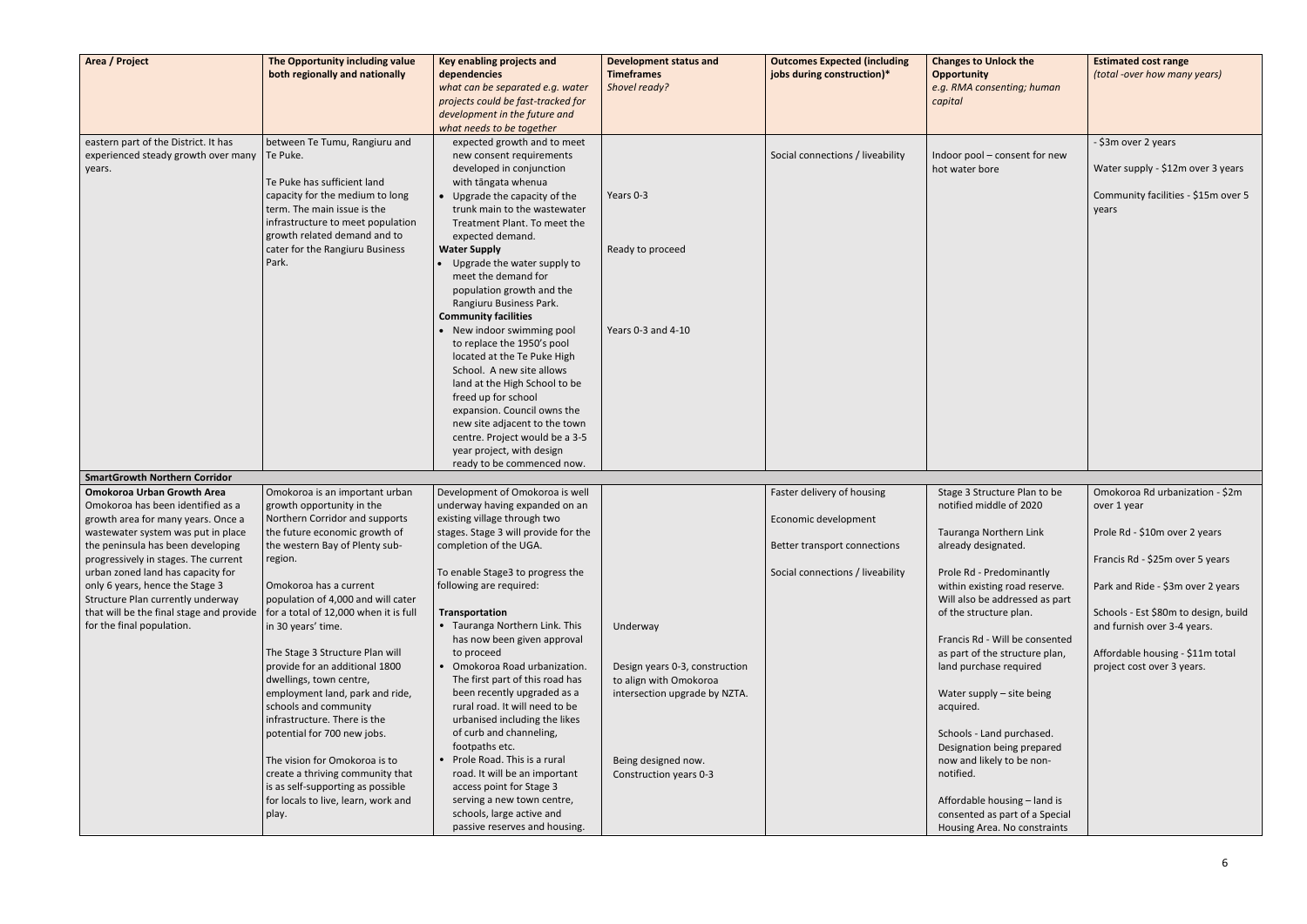| Area / Project | The Opportunity including value | Key enabling projects and                                        | <b>Development status and</b> | <b>Outcomes Expected (including</b> | <b>Changes to Unlock the</b> | <b>Estimated cost range</b>  |
|----------------|---------------------------------|------------------------------------------------------------------|-------------------------------|-------------------------------------|------------------------------|------------------------------|
|                | both regionally and nationally  | dependencies                                                     | <b>Timeframes</b>             | jobs during construction)*          | <b>Opportunity</b>           | (total -over how many years) |
|                |                                 | what can be separated e.g. water                                 | Shovel ready?                 |                                     | e.g. RMA consenting; human   |                              |
|                |                                 | projects could be fast-tracked for                               |                               |                                     | capital                      |                              |
|                |                                 | development in the future and<br>what needs to be together       |                               |                                     |                              |                              |
|                |                                 | • Francis Road. Current Francis                                  | Design Years 0-3, land        |                                     | to proceeding.               |                              |
|                |                                 | Rd intersection with access to                                   | purchase and construction     |                                     |                              |                              |
|                |                                 | SH2 is unsafe and is to be                                       | years 4-10 to align with      |                                     |                              |                              |
|                |                                 | closed and re-aligned to                                         | Omokoroa intersection         |                                     |                              |                              |
|                |                                 | Omokoroa Road. A link is also                                    | upgrade by NZTA.              |                                     |                              |                              |
|                |                                 | required between Francis                                         |                               |                                     |                              |                              |
|                |                                 | Road and Prole Road to                                           |                               |                                     |                              |                              |
|                |                                 | provide for connectivity.<br>There is a "development             |                               |                                     |                              |                              |
|                |                                 | pipeline" with the above                                         |                               |                                     |                              |                              |
|                |                                 | three projects being Prole                                       |                               |                                     |                              |                              |
|                |                                 | Road followed by Omokoroa                                        | Land owned by Council, exact  |                                     |                              |                              |
|                |                                 | Road then Francis Road.                                          | configuration subject to      |                                     |                              |                              |
|                |                                 | Park and Ride facility on Prole                                  | Omokoroa Stage 3 structure    |                                     |                              |                              |
|                |                                 | Rd to encourage use of PT                                        | plan                          |                                     |                              |                              |
|                |                                 |                                                                  | Design and build years 4-10   |                                     |                              |                              |
|                |                                 | <b>Water Supply</b>                                              |                               |                                     |                              |                              |
|                |                                 | • A new reservoir and feeder                                     |                               |                                     |                              |                              |
|                |                                 | main are required to service                                     |                               |                                     |                              |                              |
|                |                                 | the increase in population                                       | Design 18 months              |                                     |                              |                              |
|                |                                 | <b>Community Facilities</b><br>• Schools - There is the need for | Build 2-3 years               |                                     |                              |                              |
|                |                                 | a new secondary school and a                                     |                               |                                     |                              |                              |
|                |                                 | second primary school to meet                                    |                               |                                     |                              |                              |
|                |                                 | the growth needs of                                              |                               |                                     |                              |                              |
|                |                                 | Omokoroa. and outlying areas.                                    |                               |                                     |                              |                              |
|                |                                 | MoE have recently purchased a                                    |                               |                                     |                              |                              |
|                |                                 | site to cater for the expected                                   |                               |                                     |                              |                              |
|                |                                 | growth. As well as the direct<br>educational and social benefit  |                               |                                     |                              |                              |
|                |                                 | by having such facilities on the                                 |                               |                                     |                              |                              |
|                |                                 | peninsula, there is the added                                    |                               |                                     |                              |                              |
|                |                                 | benefit of not having all                                        |                               |                                     |                              |                              |
|                |                                 | secondary students needing to                                    |                               |                                     |                              |                              |
|                |                                 | travel some distance to schools                                  |                               |                                     |                              |                              |
|                |                                 | in Tauranga City or Katikati.<br>The schools would provide       |                               |                                     |                              |                              |
|                |                                 | employment for around 80                                         |                               |                                     |                              |                              |
|                |                                 | people.                                                          |                               |                                     |                              |                              |
|                |                                 | Indoor stadium. A community                                      |                               |                                     |                              |                              |
|                |                                 | of this size will require indoor                                 | Years 10-30                   |                                     |                              |                              |
|                |                                 | facilities (gym, community                                       |                               |                                     |                              |                              |
|                |                                 | space, swimming pool) that                                       |                               |                                     |                              |                              |
|                |                                 | can be multi-purpose. It is<br>anticipated that it would be      |                               |                                     |                              |                              |
|                |                                 | located on Council reserve.                                      |                               |                                     |                              |                              |
|                |                                 | <b>Affordable housing</b>                                        |                               |                                     |                              |                              |
|                |                                 | • Within the Kaimai Views                                        | Years 0-3                     |                                     |                              |                              |
|                |                                 | development, land has been                                       |                               |                                     |                              |                              |
|                |                                 | set aside for a pilot project to                                 |                               |                                     |                              |                              |
|                |                                 | demonstrate how affordable                                       |                               |                                     |                              |                              |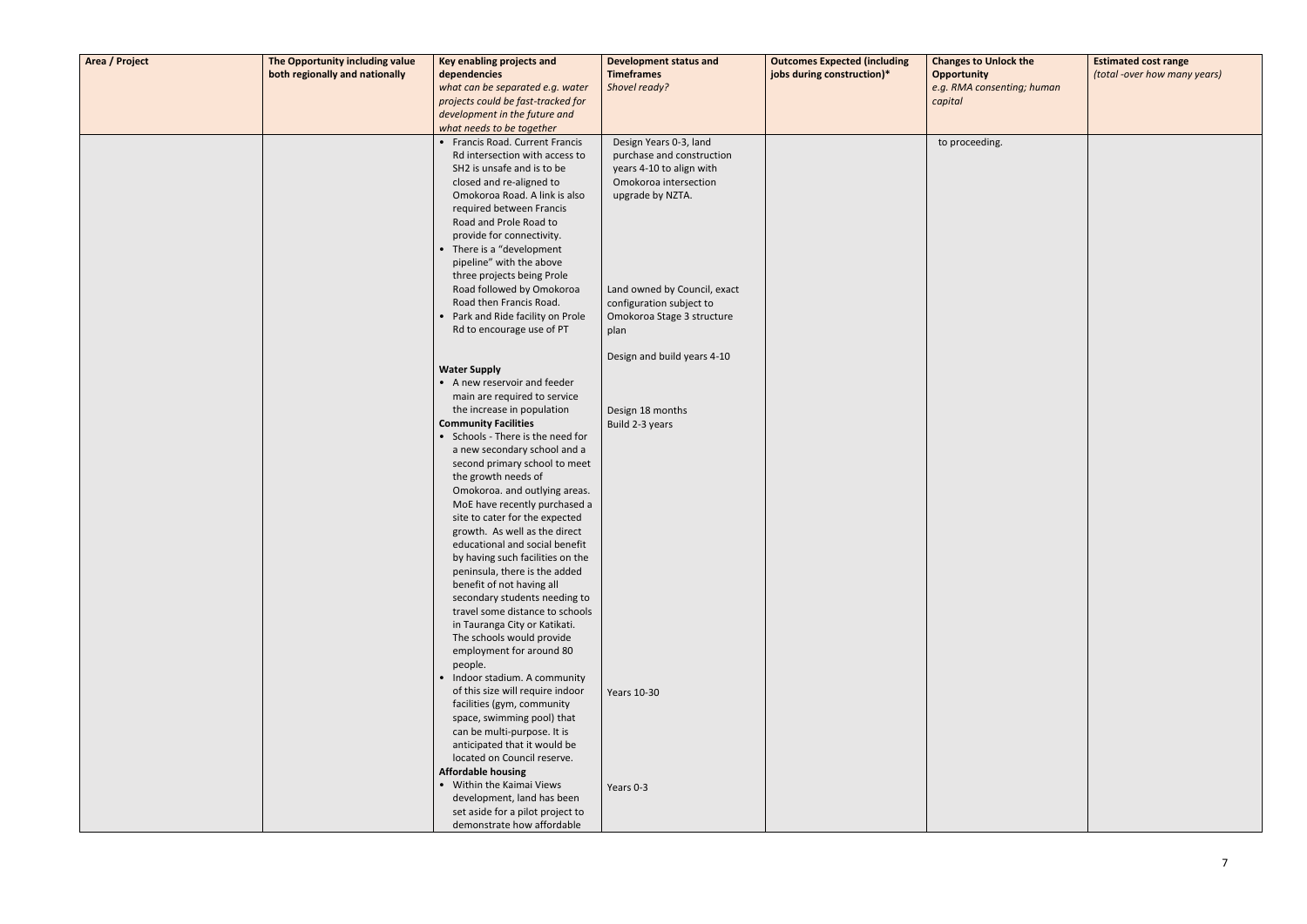| Area / Project                                                                                                                                                                                                 | The Opportunity including value<br>both regionally and nationally                                                                                                                                                                                                                             | Key enabling projects and<br>dependencies<br>what can be separated e.g. water<br>projects could be fast-tracked for<br>development in the future and<br>what needs to be together                                                                     | <b>Development status and</b><br><b>Timeframes</b><br>Shovel ready?                                                                                                                                                                                                                                        | <b>Outcomes Expected (including</b><br>jobs during construction)*                  | <b>Changes to Unlock the</b><br><b>Opportunity</b><br>e.g. RMA consenting; human<br>capital                                                                                                                                                                                     | <b>Estimated cost range</b><br>(total -over how many years)                                                                                                     |
|----------------------------------------------------------------------------------------------------------------------------------------------------------------------------------------------------------------|-----------------------------------------------------------------------------------------------------------------------------------------------------------------------------------------------------------------------------------------------------------------------------------------------|-------------------------------------------------------------------------------------------------------------------------------------------------------------------------------------------------------------------------------------------------------|------------------------------------------------------------------------------------------------------------------------------------------------------------------------------------------------------------------------------------------------------------------------------------------------------------|------------------------------------------------------------------------------------|---------------------------------------------------------------------------------------------------------------------------------------------------------------------------------------------------------------------------------------------------------------------------------|-----------------------------------------------------------------------------------------------------------------------------------------------------------------|
|                                                                                                                                                                                                                |                                                                                                                                                                                                                                                                                               | housing can be provided.<br>Council owns the land and has<br>offered to partner with Kainga<br>Ora. The developer of Kaimai<br>Views (Classics) have also<br>signaled their willingness to be<br>involved.                                            |                                                                                                                                                                                                                                                                                                            |                                                                                    |                                                                                                                                                                                                                                                                                 |                                                                                                                                                                 |
| Katikati Urban Growth Area<br>Katikati (pop 5160 at the 2018<br>Census) is an important service town<br>in the northern part of the District. It<br>has experienced consistent high<br>growth over many years. | Capacity is very limited with only<br>3 years remaining. A small dairy<br>farm is zoned residential, but the<br>absentee landowner has<br>continually stated his position of<br>not being interested in                                                                                       | <b>Land supply</b><br>Compulsory acquisition of the<br>Dairy farm will yield 650<br>dwellings and provide for the<br>next 12 years projected<br>demand.                                                                                               | Years 0-3                                                                                                                                                                                                                                                                                                  | Faster delivery of housing<br>Economic development<br>Better transport connections | Legislation is required for<br>compulsory purchase.<br>Katikati Wastewater - new 20-<br>year resource consent is in place.                                                                                                                                                      | Land supply - Land cost<br>indicatively \$10m over 2 years for<br>purchase.<br>Wastewater - \$20m over 5 years.                                                 |
|                                                                                                                                                                                                                | developing. This leaves Council<br>having to zone other land that is<br>less desirable from a place-<br>making perspective or seeking<br>Government assistance for<br>compulsory purchase. There are<br>developers available who are<br>willing to partner.<br>The traffic on SH2 through the | Katikati wastewater treatment<br>plant will require upgrading<br>for the expected growth, and<br>to meet new consent<br>requirements developed in<br>conjunction with tāngata<br>whenua<br><b>Affordable Housing</b><br>As part of acquiring land for | Years 4-10<br>Years 0-3                                                                                                                                                                                                                                                                                    | Social connections / liveability                                                   | Affordable housing - Will require<br>resource consent for the level of<br>housing density envisaged. Low<br>risk because of location between<br>reserve and road, and<br>undeveloped land opposite.<br>Beach Rd - Working with Kāinga<br>Ora. Will require resource<br>consent. | Affordable housing - \$11m over 3<br>years<br>Katikati bypass - \$3m over 2 years<br>for alteration<br>Construction as a State highway<br>\$70-80m over 5 years |
|                                                                                                                                                                                                                | town is causing significant issues<br>from community amenity and<br>traffic congestion perspectives.                                                                                                                                                                                          | active reserve, Council owns<br>land zoned residential that it<br>wishes to use for affordable<br>housing.<br>Council-owned land on Beach<br>Road is available and suitable<br>for affordable housing.<br>Transportation                              | Years 0-3                                                                                                                                                                                                                                                                                                  |                                                                                    | Transportation - alteration to<br>designation process could be fast<br>tracked. PWA to acquire balance<br>of the land.                                                                                                                                                          |                                                                                                                                                                 |
|                                                                                                                                                                                                                |                                                                                                                                                                                                                                                                                               | A bypass for Katikati has been<br>designated for over 25 years.<br>Designs have been drawn up<br>and NZTA has secured much of<br>the land.                                                                                                            | Years $0-3$ and $4-10$                                                                                                                                                                                                                                                                                     |                                                                                    |                                                                                                                                                                                                                                                                                 |                                                                                                                                                                 |
| <b>Smiths Farm</b>                                                                                                                                                                                             | <b>Housing Supply</b><br>$\bullet$ 250 - 300 dwellings<br>• 12-15 hectares of Council<br>owned developable land<br>Ability to provide social and<br>affordable housing.<br>Crown could take on the project<br>(rather than Council).                                                          | Physical relationship to Tauranga<br>Northern Link (recent<br>Government Funding<br>announcement - project to<br>proceed). The access road to the<br>site is to be delivered as part of<br>the TNL contract.                                          | Special Housing Area in place<br>Resource consent in place.<br>• Infrastructure planning<br>confirms water, wastewater,<br>stormwater and electricity can<br>be provided.<br>Detailed design required<br>Physical infrastructure delivery<br>will be part of TNL project.<br>Estimate 3-4 years for access | Faster delivery of housing<br>Economic development<br>Better transport connections | Timeline and progress of<br>Tauranga Northern Link and<br>access road<br>Tauranga City Council, while<br>landowner, does not have<br>balance sheet capacity or<br>expertise to undertake the<br>development.<br>Further consents required if                                    | Infrastructure waters and<br>transport \$25 million.                                                                                                            |
|                                                                                                                                                                                                                |                                                                                                                                                                                                                                                                                               |                                                                                                                                                                                                                                                       | road to be complete. Bulk<br>earthworks and civils for housing<br>could occur at same time as TNL<br>construction (and potentially by<br>same contractor). Also an<br>opportunity to enable temporary                                                                                                      |                                                                                    | temporary access to be utilised<br>to get housing underway early                                                                                                                                                                                                                |                                                                                                                                                                 |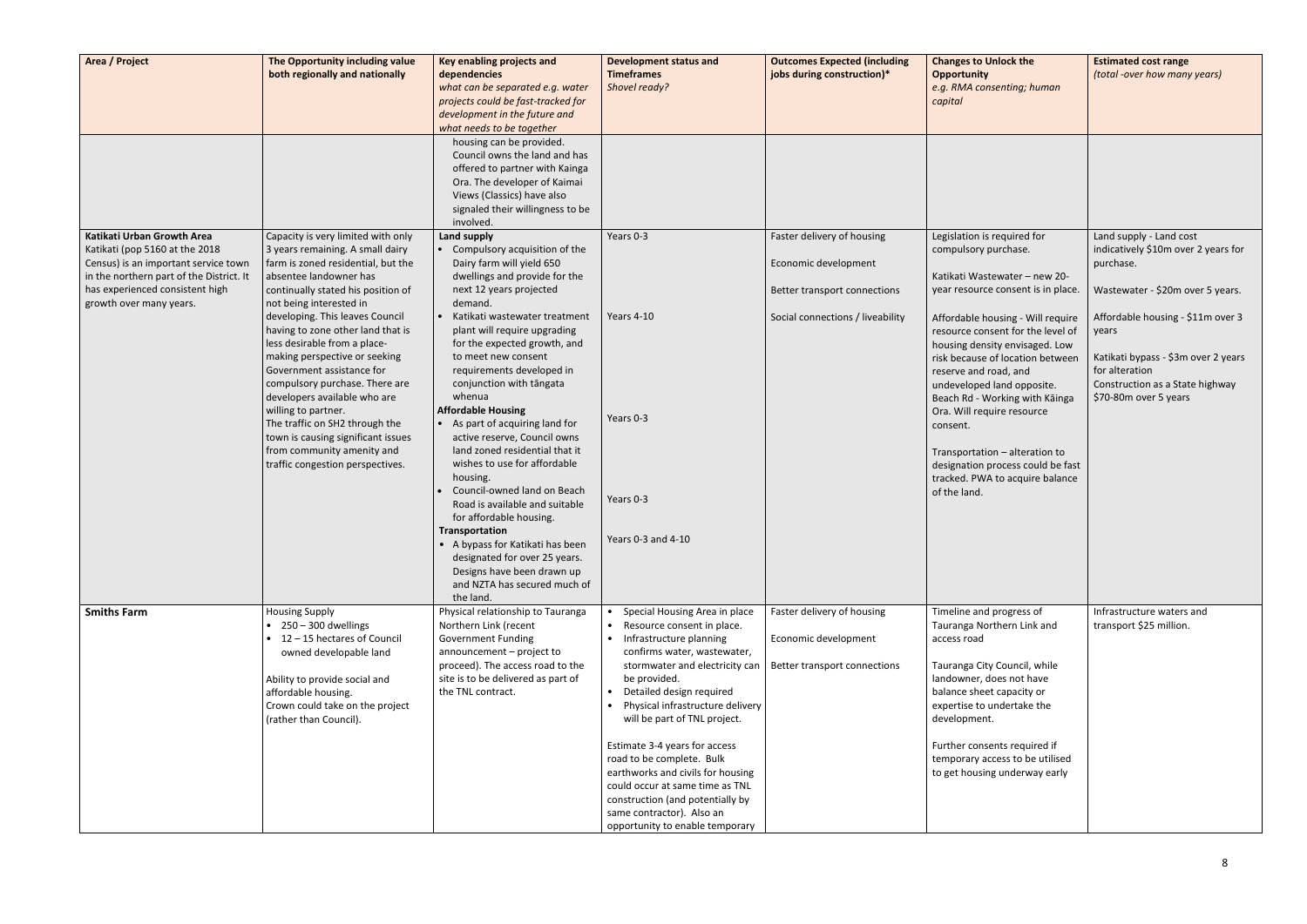| Area / Project                                                                                                                                                                                                                                                                                                                                                                                                                                                                                                                                                                                                                                                    | The Opportunity including value<br>both regionally and nationally                                                                                                                                                                                                                                                                                                                                                                                                                                                                                                                                                                                                                                                                                                                                                                                                                                     | Key enabling projects and<br>dependencies<br>what can be separated e.g. water<br>projects could be fast-tracked for<br>development in the future and<br>what needs to be together                                                                                                                                                                                                                                                                                                                                                                                                                                                                                                                                                                                                                                                                                                                                                                                                                                                                                                                                                                                                                      | <b>Development status and</b><br><b>Timeframes</b><br>Shovel ready?                                                                                                                                                                                                                                                                                                                                                                                                                                                                                                                                                                                                                                                                                                                                                                                                                                                                                                                                                                                                                                                                                                                                                                                         | <b>Outcomes Expected (including</b><br>jobs during construction)*                                                                                                                                              | <b>Changes to Unlock the</b><br><b>Opportunity</b><br>e.g. RMA consenting; human<br>capital                                                                                                                                                                                                                                                                                                                                                                                                                                                                                                                                                                 | <b>Estimated cost range</b><br>(total -over how many years)                                                                                                                                                                                                                                                                                                                                                                                                                                                                                                                                                                                                                                                                                                                                                                                                                                                                                                                                                                                                                                                     |
|-------------------------------------------------------------------------------------------------------------------------------------------------------------------------------------------------------------------------------------------------------------------------------------------------------------------------------------------------------------------------------------------------------------------------------------------------------------------------------------------------------------------------------------------------------------------------------------------------------------------------------------------------------------------|-------------------------------------------------------------------------------------------------------------------------------------------------------------------------------------------------------------------------------------------------------------------------------------------------------------------------------------------------------------------------------------------------------------------------------------------------------------------------------------------------------------------------------------------------------------------------------------------------------------------------------------------------------------------------------------------------------------------------------------------------------------------------------------------------------------------------------------------------------------------------------------------------------|--------------------------------------------------------------------------------------------------------------------------------------------------------------------------------------------------------------------------------------------------------------------------------------------------------------------------------------------------------------------------------------------------------------------------------------------------------------------------------------------------------------------------------------------------------------------------------------------------------------------------------------------------------------------------------------------------------------------------------------------------------------------------------------------------------------------------------------------------------------------------------------------------------------------------------------------------------------------------------------------------------------------------------------------------------------------------------------------------------------------------------------------------------------------------------------------------------|-------------------------------------------------------------------------------------------------------------------------------------------------------------------------------------------------------------------------------------------------------------------------------------------------------------------------------------------------------------------------------------------------------------------------------------------------------------------------------------------------------------------------------------------------------------------------------------------------------------------------------------------------------------------------------------------------------------------------------------------------------------------------------------------------------------------------------------------------------------------------------------------------------------------------------------------------------------------------------------------------------------------------------------------------------------------------------------------------------------------------------------------------------------------------------------------------------------------------------------------------------------|----------------------------------------------------------------------------------------------------------------------------------------------------------------------------------------------------------------|-------------------------------------------------------------------------------------------------------------------------------------------------------------------------------------------------------------------------------------------------------------------------------------------------------------------------------------------------------------------------------------------------------------------------------------------------------------------------------------------------------------------------------------------------------------------------------------------------------------------------------------------------------------|-----------------------------------------------------------------------------------------------------------------------------------------------------------------------------------------------------------------------------------------------------------------------------------------------------------------------------------------------------------------------------------------------------------------------------------------------------------------------------------------------------------------------------------------------------------------------------------------------------------------------------------------------------------------------------------------------------------------------------------------------------------------------------------------------------------------------------------------------------------------------------------------------------------------------------------------------------------------------------------------------------------------------------------------------------------------------------------------------------------------|
|                                                                                                                                                                                                                                                                                                                                                                                                                                                                                                                                                                                                                                                                   |                                                                                                                                                                                                                                                                                                                                                                                                                                                                                                                                                                                                                                                                                                                                                                                                                                                                                                       |                                                                                                                                                                                                                                                                                                                                                                                                                                                                                                                                                                                                                                                                                                                                                                                                                                                                                                                                                                                                                                                                                                                                                                                                        | access using an existing local road<br>for development of a first stage<br>of subdivision ahead of the new<br>access road being completed<br>subject to further resource<br>consenting                                                                                                                                                                                                                                                                                                                                                                                                                                                                                                                                                                                                                                                                                                                                                                                                                                                                                                                                                                                                                                                                      |                                                                                                                                                                                                                |                                                                                                                                                                                                                                                                                                                                                                                                                                                                                                                                                                                                                                                             |                                                                                                                                                                                                                                                                                                                                                                                                                                                                                                                                                                                                                                                                                                                                                                                                                                                                                                                                                                                                                                                                                                                 |
| <b>SmartGrowth Western Corridor</b>                                                                                                                                                                                                                                                                                                                                                                                                                                                                                                                                                                                                                               |                                                                                                                                                                                                                                                                                                                                                                                                                                                                                                                                                                                                                                                                                                                                                                                                                                                                                                       |                                                                                                                                                                                                                                                                                                                                                                                                                                                                                                                                                                                                                                                                                                                                                                                                                                                                                                                                                                                                                                                                                                                                                                                                        |                                                                                                                                                                                                                                                                                                                                                                                                                                                                                                                                                                                                                                                                                                                                                                                                                                                                                                                                                                                                                                                                                                                                                                                                                                                             |                                                                                                                                                                                                                |                                                                                                                                                                                                                                                                                                                                                                                                                                                                                                                                                                                                                                                             |                                                                                                                                                                                                                                                                                                                                                                                                                                                                                                                                                                                                                                                                                                                                                                                                                                                                                                                                                                                                                                                                                                                 |
| <b>Tauriko West Urban Growth Area</b><br>This involves the delivery of a new<br>greenfield urban growth area of<br>approximately 3,000 dwellings,<br>supported by the existing Tauriko<br><b>Business Estate and Tauriko</b><br>Crossing developments.<br>The project is crucial in meeting the<br><b>National Policy Statement</b><br>development capacity<br>requirements. It involves significant<br>multi-modal transport, waters,<br>reserves and social/community<br>infrastructure planning and delivery.<br>The infrastructure projects for this<br>growth areas also enable a<br>significant expansion of the Tauriko<br>Business Estate of over 100ha's | • Tauriko West offers a<br>significant urban growth<br>opportunity which supports<br>the future economic growth of<br>the Western Bay of Plenty sub-<br>region.<br>• Tauriko West will provide<br>3,000 new houses for more<br>than 7,000 people, with<br>residential development<br>aiming to start in 2024/25.<br>• There is the potential for 5,500<br>jobs in the wider Tauriko area<br>currently zoned and over<br>7,000 inclusive of the planned<br>expansion of the Tauriko<br><b>Business Estate.</b><br>• The vision for Tauriko West is<br>to create a thriving community<br>for locals to live, learn, work<br>and play locally.<br>• The proposed development<br>will respect the Wairoa River<br>and preserve the area's<br>natural character, while<br>building a sustainable<br>community around the<br>currently underway Tauriko<br><b>Business Estate and Tauranga</b><br>Crossing. | The delivery of Tauriko West is<br>able to commence through an<br>early works infrastructure<br>package through widening the<br>State Highway 29, and utilising<br>existing infrastructure assets.<br>This includes:<br>Upgrading of<br>$\bullet$<br>watermains within the<br>existing SH 29;<br>New rising main from<br>$\bullet$<br>Tauriko West to<br>Whiore Ave;<br>Delivery of multi modal<br>$\bullet$<br>roading upgrades, including<br>new roundabout on SH29<br>at Redwood Lane, a new<br>arterial road through the<br>Tauriko Business Estate,<br>access road into Tauriko<br>West (signalised<br>intersection) from SH29<br>and upgrades to Cambridge<br>Road/SH29 intersection.<br>With PT Priority access<br>through Whiore Avenue to<br>Tauranga Crossing and off<br>road walking and cycling<br>facilities.<br>Further growth in Tauriko West<br>would then occur off additional<br>infrastructure delivery which<br>would also support additional<br>growth in future stages of the<br>Tauriko Business Estate and<br>Keenan Road (2,000 houses).<br>This includes:<br>• Realigned and strengthened<br><b>SH29</b><br>• Water and wastewater<br>network improvements<br>and extensions | The project is working on a<br>timeframe of notifying a plan<br>change to rezone the area for<br>urban development in 2021 and<br>the first houses being built in<br>2024/5 or sooner if real fast<br>track mechanisms were<br>available.<br>Plan change preparation - 70%<br>complete. Tauriko West utilises<br>existing Objectives and Policies<br>from the City Plan, for relevant<br>zones and medium density<br>rules. S.32 processes are also<br>underway, and the majority of<br>technical inputs into those<br>pieces of work are complete.<br>Resilience identification and<br>mitigation planning - 100%<br>complete. All hazards have been<br>mapped and assessed for risk.<br>The only outstanding issue is<br>mitigation requirements for<br>flood risk.<br><b>Territorial Boundary Alteration</b><br>between Western Bay of Plenty<br><b>District Council and Tauranga</b><br>City Council - underway.<br>Process steps remaining are<br>public consultation process<br>(underway as of March 2020),<br>Local Government Commission<br>decision and Order in Council.<br>Process can be completed in<br>2020.<br>Structure Plan Design - 80%%<br>Early works stage 1<br>investigation funded and<br>underway, due for<br>competition December | Faster delivery of housing<br>Economic development<br>Better transport connections<br>Social connections / liveability<br>Public sector investment will<br>provide confidence for private<br>sector investment | <b>Streamlined Planning process</b><br>approved by Council and<br>planning underway. This<br>provides opportunity to deliver<br>project faster.<br>The proposal is a strong<br>candidate for a fast track<br>rezoning from urban to rural<br>following approaches like those<br>provided for in the Canterbury<br>Earthquake Recovery Act 2011<br>should Government adopt<br>something similar.<br>Tauranga City Council has<br>insufficient balance sheet<br>capacity to provide the required<br>infrastructure to unlock this<br>residential and business land.<br>Co-funding is required -<br>developers have agreed to fund<br>internal infrastructure. | Transportation<br>Stage One: (some of which<br>construction can commence<br>within 12 months)<br>Roundabout SH29/Belk Road -<br>\$15m<br>Western Ring Road:<br>$\bullet$<br>a) Complete construction<br>from approximately<br>Kaweroa Drive up to<br>Matakokiri Drive - \$12m<br>$\mathbf{b}$<br>Western connection to<br>SH36 including detailed<br>design,<br>protection/designation,<br>stormwater mitigation<br>and land acquisition\$13m.<br>(excl. construction)<br>Eastern connection<br>$\mathsf{C}$<br>between TBE and new<br>Roundabout SH29: \$10m.<br>Stage Two \$500M - \$700M+<br>Years 4 - 30<br>Three Water Infrastructure -<br>Western Corridor<br>Interim wastewater solution<br>(part of Stage 1): \$26M by<br>2025<br>Overall Stage 1 wastewater:\$<br>$\bullet$<br>50M by 2030.<br>Wastewater connection to<br>$\bullet$<br>Whoire Ave \$700k by 2023<br>Water supply \$9.8M by 2025<br>Planning underway to enable<br>waters infrastructure construction<br>to commence within 12 months.<br>Stormwater<br>Unknown - will follow as<br>part of CSC Development.<br>Likely to be developer |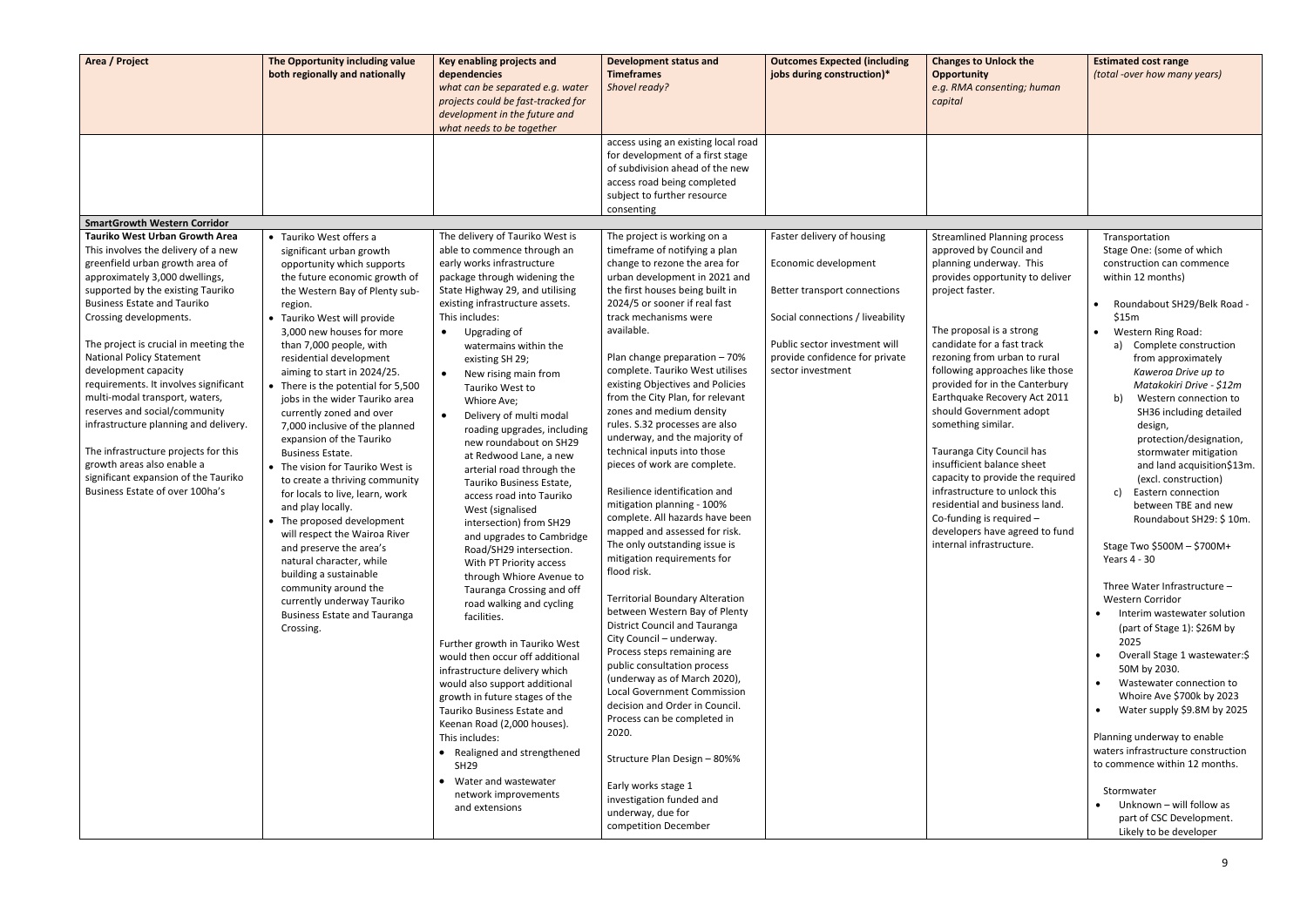| Area / Project                                                                                                                                                                                                                                                                                                                                                                                                                                         | The Opportunity including value<br>both regionally and nationally                                                                                                                                                                                                                                                                                                                                                                                                                                         | Key enabling projects and<br>dependencies<br>what can be separated e.g. water<br>projects could be fast-tracked for<br>development in the future and<br>what needs to be together                                                                                                                                                                                                                                                                                               | <b>Development status and</b><br><b>Timeframes</b><br>Shovel ready?                                                                                                                                                                                                                                                                                                                                                                                                                                                                                                                                                                                                                                                                  | <b>Outcomes Expected (including</b><br>jobs during construction)*                                                                                                                                                                              | <b>Changes to Unlock the</b><br><b>Opportunity</b><br>e.g. RMA consenting; human<br>capital                                                                                                                                                                                                                                                                                                                   | <b>Estimated cost range</b><br>(total -over how many years)                                                                                                                                                                                                                                                                                                                                                                                                                                 |
|--------------------------------------------------------------------------------------------------------------------------------------------------------------------------------------------------------------------------------------------------------------------------------------------------------------------------------------------------------------------------------------------------------------------------------------------------------|-----------------------------------------------------------------------------------------------------------------------------------------------------------------------------------------------------------------------------------------------------------------------------------------------------------------------------------------------------------------------------------------------------------------------------------------------------------------------------------------------------------|---------------------------------------------------------------------------------------------------------------------------------------------------------------------------------------------------------------------------------------------------------------------------------------------------------------------------------------------------------------------------------------------------------------------------------------------------------------------------------|--------------------------------------------------------------------------------------------------------------------------------------------------------------------------------------------------------------------------------------------------------------------------------------------------------------------------------------------------------------------------------------------------------------------------------------------------------------------------------------------------------------------------------------------------------------------------------------------------------------------------------------------------------------------------------------------------------------------------------------|------------------------------------------------------------------------------------------------------------------------------------------------------------------------------------------------------------------------------------------------|---------------------------------------------------------------------------------------------------------------------------------------------------------------------------------------------------------------------------------------------------------------------------------------------------------------------------------------------------------------------------------------------------------------|---------------------------------------------------------------------------------------------------------------------------------------------------------------------------------------------------------------------------------------------------------------------------------------------------------------------------------------------------------------------------------------------------------------------------------------------------------------------------------------------|
|                                                                                                                                                                                                                                                                                                                                                                                                                                                        |                                                                                                                                                                                                                                                                                                                                                                                                                                                                                                           | • Local roading connections,<br>including PT infrastructure and<br>services and a wider network<br>of off-road cycle facilities<br>Tauriko Library/community<br>centre, swimming pool -<br>community facilities for key<br>growth area                                                                                                                                                                                                                                          | 2020<br>Detailed Business Case for<br>investigation is funded and<br>underway, due for competition<br>late 2021<br>Multi-modal plan - 90%. This<br>includes the provision of modal<br>priority out of the growth area,<br>and into the Tauriko Business<br>Estate/Tauranga Crossing via<br>Whiore Avenue.<br>Waters planning - 50%. TCC has<br>assessed and completed interim<br>servicing requirements for water,<br>with a wider water servicing<br>strategy for the wider Western<br>Corridor underway.<br>Stormwater Planning & Consent<br>-40%. A stormwater<br>management strategy is under<br>development, and a<br>comprehensive stormwater<br>consent will need to be sought<br>(as part of wider RMA planning<br>process). |                                                                                                                                                                                                                                                |                                                                                                                                                                                                                                                                                                                                                                                                               | funded<br>Western Corridor<br>Community<br>Infrastructure<br>$\bullet$ Estimated - \$71m, 2022-4<br>Wider detailed business case for<br>State highway Re-alignment and<br>Strengthening - TBD (by NZTA<br><b>Business Case process)</b>                                                                                                                                                                                                                                                     |
| <b>SmartGrowth Central Corridor</b>                                                                                                                                                                                                                                                                                                                                                                                                                    |                                                                                                                                                                                                                                                                                                                                                                                                                                                                                                           |                                                                                                                                                                                                                                                                                                                                                                                                                                                                                 |                                                                                                                                                                                                                                                                                                                                                                                                                                                                                                                                                                                                                                                                                                                                      |                                                                                                                                                                                                                                                |                                                                                                                                                                                                                                                                                                                                                                                                               |                                                                                                                                                                                                                                                                                                                                                                                                                                                                                             |
| Te Papa peninsula intensification and<br>regeneration<br>Tauranga city centre, Avenues, Gate<br>Pa, Merivale and Greerton<br>Total land area: 1,070 hectares<br>Commercial and residential<br>zoned land area: 626 hectares<br>Current population: 20,120<br>$\bullet$<br>Current dwellings: 8,115<br>Current project partners and key<br>stakeholders: NZTA, BoP Regional<br>Council, Mana whenua, Kāinga Ora,<br>Accessible Properties Limited, MHUD | • The most significant<br>opportunity for intensification<br>in Tauranga City<br>• Providing a range of housing<br>types<br>• Integrated land use and multi-<br>modal transport<br>• Catalysing growth through<br>public transport, active modes<br>and community facilities<br>investment<br>Up to 30,000 new residents<br>$\bullet$<br>(20,000 dwellings) by 2065<br>Up to 15,000 new employees<br>$\bullet$<br>by 2065<br>Additional \$12bill in dwelling<br>$\bullet$<br>value, based on value uplift | Delivery projects (detailed below)<br>with key dependencies /<br>interrelationships include:<br>Urban regeneration in Gate<br>Pa, Merivale and Greerton<br>Cameron Road Multi Modal<br>Corridor<br>Walking and cycling<br>improvements<br>City Centre and other<br>transport interchanges<br>Potential to create a transport<br>hub and higher density<br>development adjacent to<br>Tauranga Hospital<br>possible HOV or bus lanes on<br>Turret Road and 15 <sup>th</sup> Ave. | Strategic planning projects<br>currently nearing completion:<br>Te Papa Urban Form and<br><b>Transport Indicative Business</b><br>Case (being prepared in<br>partnership with NZTA and<br>Regional Council) on track to<br>be completed May 2020<br>Plan change 26 - Housing<br>Choice (providing for 4 and 6<br>storey medium density living)<br>- on track for notification in<br>August 2020, seeking<br>approval for 'streamlined<br>planning process'<br>The proposal is a potential<br>candidate for a fast track<br>rezoning following<br>approaches like those                                                                                                                                                               | 60% employment increase over<br>30-year period<br>Economic development<br>Faster delivery of housing<br>Better transport connections<br>Opportunities to enhance the<br>Maori economy<br>Cultural identity<br>Social connections / liveability | Need to complete technical and<br>legal work on natural hazard<br>planning which is already well<br>underway.<br>Need for investment / support<br>for urban development (large<br>scale intensification) by<br>government to assist in<br>transformational change<br>Need for investment in<br>supporting community<br>infrastructure (required to lift<br>value proposition and attract<br>future residents) | Total: \$365m - \$397m expenditure<br>required to deliver over a 15-year<br>period.<br>Cameron Road Short Term Multi<br>Modal 'Stage 1': \$35m-\$40m<br>Cameron Road Short Term Multi<br>Modal 'Stage 2': \$50m-\$60m<br>0 to 10-year period<br>15 <sup>th</sup> Ave and Turret Road multi-<br>modal and capacity upgrade: \$100<br>$m + 3 - 10$ years<br>Walking and cycling improvements:<br>\$85m+0 to 15-year period<br>City Centre Transport Interchange:<br>\$30m 0 to 10-year period |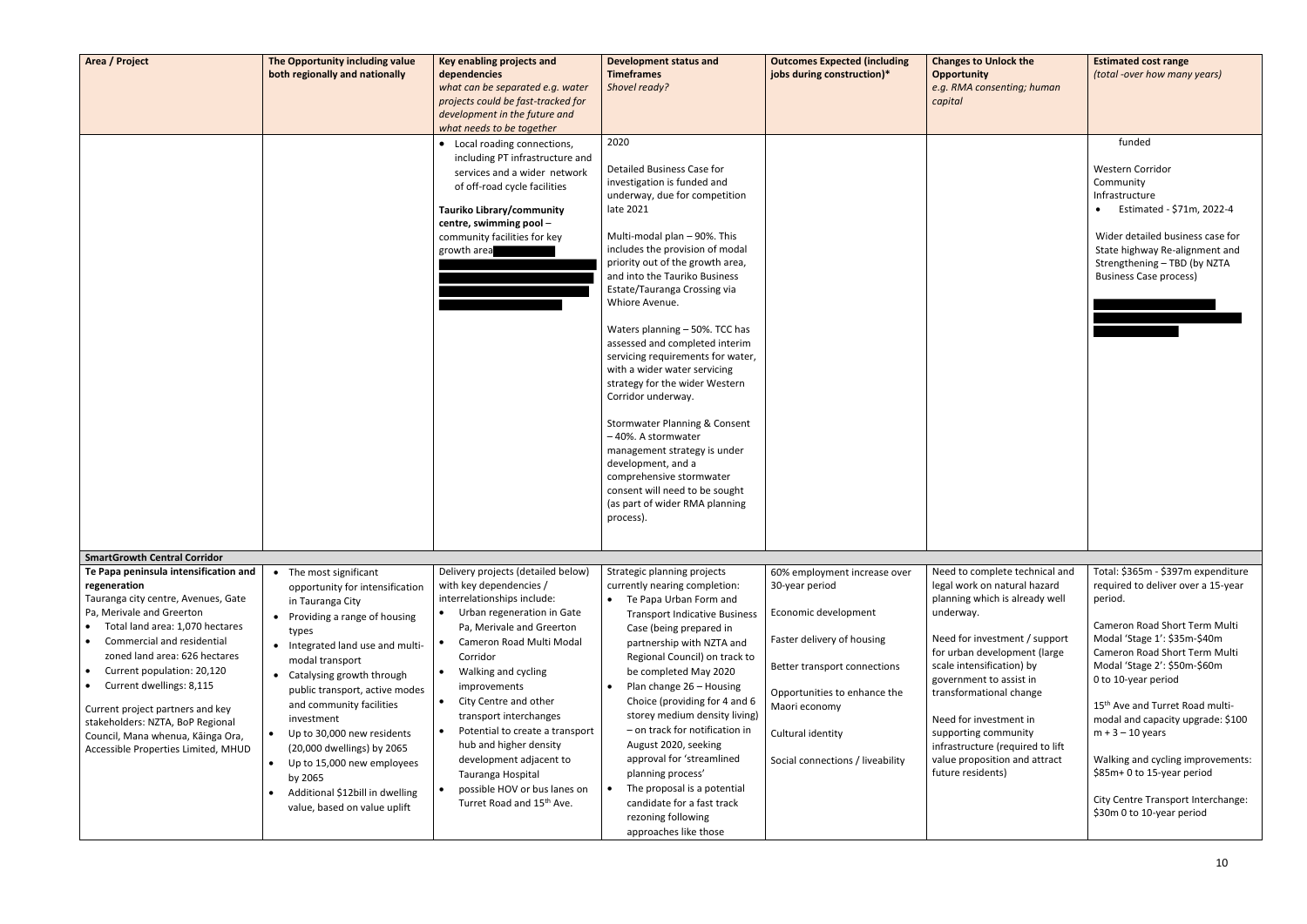| Area / Project | The Opportunity including value<br>both regionally and nationally                                                                                                                                                                                                                               | Key enabling projects and<br>dependencies<br>what can be separated e.g. water<br>projects could be fast-tracked for<br>development in the future and<br>what needs to be together                                                                                                                                                                                                             | <b>Development status and</b><br><b>Timeframes</b><br>Shovel ready?                                                                                                                                                                                                                                                                                                                                                                                                                                                                                                  | <b>Outcomes Expected (including</b><br>jobs during construction)* | <b>Changes to Unlock the</b><br><b>Opportunity</b><br>e.g. RMA consenting; human<br>capital                                                                                                            | <b>Estimated cost range</b><br>(total -over how many years)                                                                                                                                                                                                                                                                                                                                                                                                                                                                                     |
|----------------|-------------------------------------------------------------------------------------------------------------------------------------------------------------------------------------------------------------------------------------------------------------------------------------------------|-----------------------------------------------------------------------------------------------------------------------------------------------------------------------------------------------------------------------------------------------------------------------------------------------------------------------------------------------------------------------------------------------|----------------------------------------------------------------------------------------------------------------------------------------------------------------------------------------------------------------------------------------------------------------------------------------------------------------------------------------------------------------------------------------------------------------------------------------------------------------------------------------------------------------------------------------------------------------------|-------------------------------------------------------------------|--------------------------------------------------------------------------------------------------------------------------------------------------------------------------------------------------------|-------------------------------------------------------------------------------------------------------------------------------------------------------------------------------------------------------------------------------------------------------------------------------------------------------------------------------------------------------------------------------------------------------------------------------------------------------------------------------------------------------------------------------------------------|
|                | Additional \$500+m p.a. GDP<br>contribution<br>Wage earning growth<br>\$5 billion in private sector<br>investment to 2065<br>Use of existing resources and<br>infrastructure capacity<br>Possible avings of up to \$25m<br>per 1,000 dwellings for urban<br>infill v greenfields<br>development | Other projects that will contribute<br>to and support growth, but<br>without dependencies include:<br>Mana whenua aspirational<br>projects<br>• Ministry of Justice Site city<br>centre redevelopment<br><b>Waikato University Marine</b><br><b>Research Centre</b><br>City Centre / waterfront /<br>$\bullet$<br>streetscape improvements<br>Details for each of these projects is<br>below. | provided for in the<br>Canterbury Earthquake<br>Recovery Act 2011 should<br>Government adopt<br>something similar. This<br>would allow higher density<br>residential development as<br>well as allowing residential<br>development on<br>commercially zoned sites in<br>Cameron Road.<br>Te Papa Spatial Plan on track<br>to be completed August 2020<br>Tangata whenua partnership<br>on the above projects is<br>being proactively fostered<br>through targeted Mana<br>whenua working groups<br>based around agreed scope<br>with Mana whenua<br>representatives. |                                                                   |                                                                                                                                                                                                        | Three Waters Infrastructure:<br>Water supply local upgrades \$10M<br>by 2030.<br>Wastewater.<br>Wastewater local network upgrades<br>\$10M by 2030.<br>Stormwater flood alleviation and<br>blue/green network establishment<br>including small stream<br>enhancements \$150M by 2040.<br><b>Waikato University Marine</b><br>Research Centre \$30m-\$40m<br>0 to 10-year period<br>City Centre / waterfront /<br>streetscape improvements: \$36m<br>0 to 10-year period<br>Memorial coastal multimodal<br>pathway: \$20m<br>0 to 10-year period |
|                |                                                                                                                                                                                                                                                                                                 | Cameron Road Multi Modal<br>Corridor (short term - 10 years)                                                                                                                                                                                                                                                                                                                                  | Cameron Road Short Term Multi<br>Modal 'Stage 1' Business Case<br>Project underway. Could be<br>shovel ready in approx. 12mths<br>Cameron Road Short Term Multi<br>Modal 'Stage 2' Business Case<br>Project yet to be commenced.                                                                                                                                                                                                                                                                                                                                     |                                                                   | Potential land acquisition and/or<br>constraints; funding, time to<br>complete NZTA business case<br>processes, community/business<br>opposition to certain project<br>elements eg removal of carparks | Cameron Road Short Term Multi<br>Modal 'Stage 1': \$35m-\$40m<br>Cameron Road Short Term Multi<br>Modal 'Stage 2': \$50m-\$60m<br>0 to 10-year period                                                                                                                                                                                                                                                                                                                                                                                           |
|                |                                                                                                                                                                                                                                                                                                 | 15th Ave and Turret Road multi-<br>modal and capacity upgrade                                                                                                                                                                                                                                                                                                                                 | Preliminary concepts completed.<br>RMA pathway analysis complete                                                                                                                                                                                                                                                                                                                                                                                                                                                                                                     |                                                                   | Funding<br>Limited physical Corridor                                                                                                                                                                   | $$100 m +$<br>$3 - 10$ years                                                                                                                                                                                                                                                                                                                                                                                                                                                                                                                    |
|                |                                                                                                                                                                                                                                                                                                 | Walking and cycling improvements<br>to increase mode share (short to<br>long term)                                                                                                                                                                                                                                                                                                            | Walking and cycling planning<br>underway; short term standard<br>interventions identified.                                                                                                                                                                                                                                                                                                                                                                                                                                                                           |                                                                   | Funding                                                                                                                                                                                                | Walking and cycling<br>improvements: \$85m+<br>0 to 15-year period                                                                                                                                                                                                                                                                                                                                                                                                                                                                              |
|                |                                                                                                                                                                                                                                                                                                 | City Centre Transport Interchange:<br>\$30m (short term; longer term<br>multimodal                                                                                                                                                                                                                                                                                                            | Forms part of draft Te Papa<br><b>Business Case and strategic</b><br>planning underway                                                                                                                                                                                                                                                                                                                                                                                                                                                                               |                                                                   | Funding                                                                                                                                                                                                | City Centre Transport Interchange:<br>\$40m<br>0 to 10-year period                                                                                                                                                                                                                                                                                                                                                                                                                                                                              |
|                |                                                                                                                                                                                                                                                                                                 | Greerton and hospital<br>interchanges: \$5m-\$10m (short<br>term)<br>Dependences - refer above                                                                                                                                                                                                                                                                                                | Forms part of draft Te Papa<br><b>Business Case</b>                                                                                                                                                                                                                                                                                                                                                                                                                                                                                                                  |                                                                   | Funding, potential land<br>requirements                                                                                                                                                                | 5-15 year period                                                                                                                                                                                                                                                                                                                                                                                                                                                                                                                                |
|                |                                                                                                                                                                                                                                                                                                 | <b>Opportunity for Accessible</b><br><b>Properties Housing Stock</b><br>regeneration in partnership with<br>central government (500+ new<br>dwellings) (short to long term)<br>Dependences - refer above                                                                                                                                                                                      | Willing partners, e.g. Accessible<br>Properties and developer<br>community                                                                                                                                                                                                                                                                                                                                                                                                                                                                                           |                                                                   | Need for investment / support<br>for urban development by<br>government to assist in catalytic<br>change<br>Need for investment in<br>supporting community<br>infrastructure (required to lift         | Collaborative master planning:<br>$$2m-$3m$<br>Stormwater, open space,<br>community facilities, land<br>reallocation: Gate Pa: circa \$50m;<br>Merivale: circa \$25m                                                                                                                                                                                                                                                                                                                                                                            |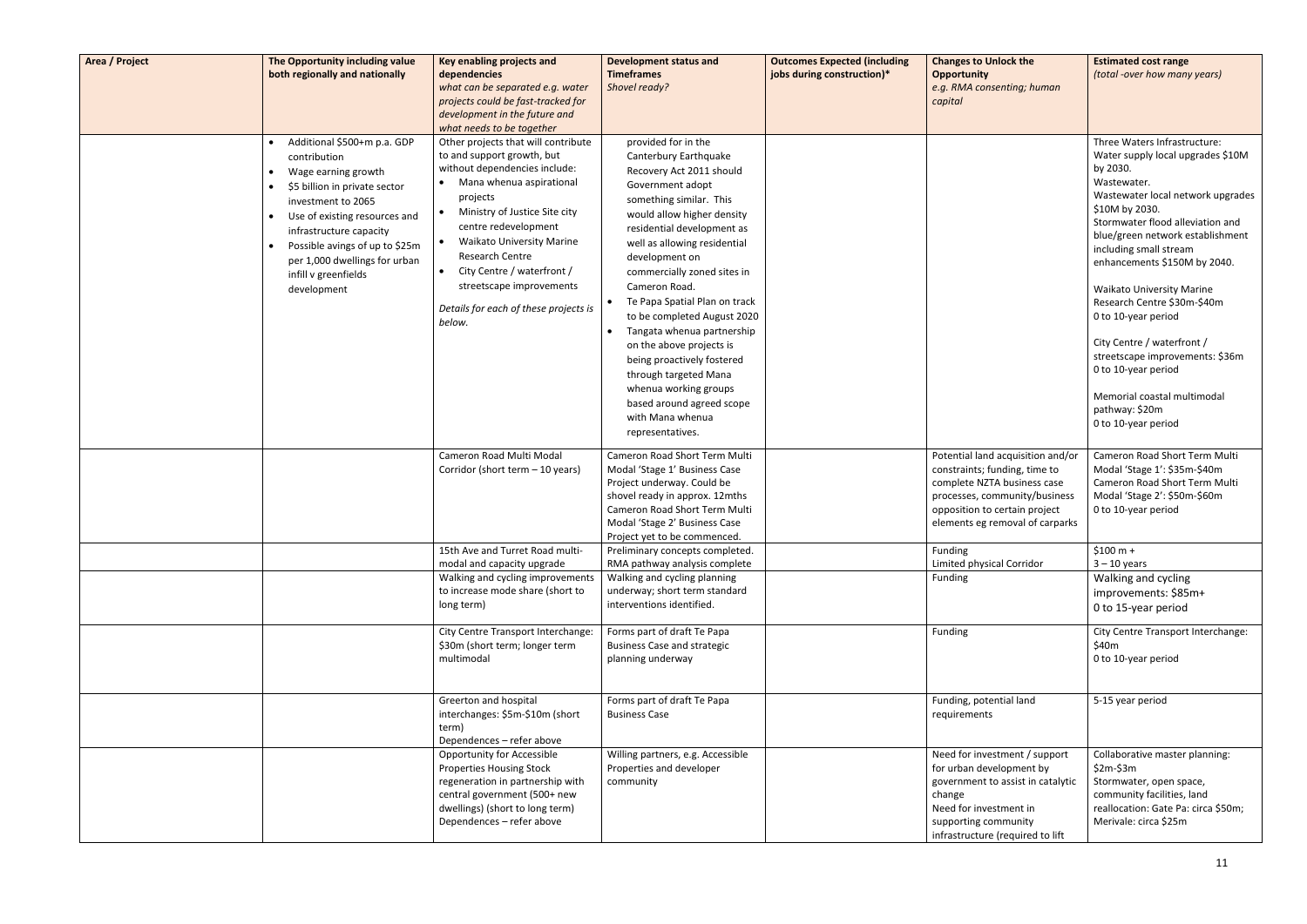| Area / Project | The Opportunity including value<br>both regionally and nationally | Key enabling projects and<br>dependencies<br>what can be separated e.g. water<br>projects could be fast-tracked for<br>development in the future and<br>what needs to be together                                                                                                                                                                                                                                                                                                                                                                                                                                                                                                                                                                                         | <b>Development status and</b><br><b>Timeframes</b><br>Shovel ready?                                                                                                                                                                                                                                                                                                                                                             | <b>Outcomes Expected (including</b><br>jobs during construction)* | <b>Changes to Unlock the</b><br><b>Opportunity</b><br>e.g. RMA consenting; human<br>capital                                                                   | <b>Estimated cost range</b><br>(total -over how many years)                                                                                                                                         |
|----------------|-------------------------------------------------------------------|---------------------------------------------------------------------------------------------------------------------------------------------------------------------------------------------------------------------------------------------------------------------------------------------------------------------------------------------------------------------------------------------------------------------------------------------------------------------------------------------------------------------------------------------------------------------------------------------------------------------------------------------------------------------------------------------------------------------------------------------------------------------------|---------------------------------------------------------------------------------------------------------------------------------------------------------------------------------------------------------------------------------------------------------------------------------------------------------------------------------------------------------------------------------------------------------------------------------|-------------------------------------------------------------------|---------------------------------------------------------------------------------------------------------------------------------------------------------------|-----------------------------------------------------------------------------------------------------------------------------------------------------------------------------------------------------|
|                |                                                                   |                                                                                                                                                                                                                                                                                                                                                                                                                                                                                                                                                                                                                                                                                                                                                                           |                                                                                                                                                                                                                                                                                                                                                                                                                                 |                                                                   | value proposition and attract<br>future residents)                                                                                                            | Development costs: unknown -<br>refer to be developed with Kainga<br>Ora<br>0 to 15-year period                                                                                                     |
|                |                                                                   | Opportunity for Crown land<br>(Greerton Racecourse)<br>redevelopment (medium to long<br>term) - mixed residential and open<br>space provision, circa 2,500<br>dwellings Dependences - refer<br>above                                                                                                                                                                                                                                                                                                                                                                                                                                                                                                                                                                      | Forms part of draft Te Papa<br><b>Business Case</b>                                                                                                                                                                                                                                                                                                                                                                             |                                                                   |                                                                                                                                                               | 15+ year period<br>Development costs: unknown -<br>refer to be developed with Kainga<br>Ora                                                                                                         |
|                |                                                                   | Mana whenua aspirations:<br>Developing cultural principles;<br>Wharewaka (city centre); Cultural<br>centre (Gate Pa) (short to medium<br>term)<br>Dependences - refer above                                                                                                                                                                                                                                                                                                                                                                                                                                                                                                                                                                                               | Tāngata whenua partnership on<br>the above projects is being<br>proactively fostered through<br>targeted Mana whenua working<br>groups based around agreed<br>scope with Mana whenua<br>representatives.                                                                                                                                                                                                                        |                                                                   |                                                                                                                                                               | Mana whenua / community<br>aspirations: - further business cases<br>required, estimated planning costs<br>$-$ \$1m<br>0 to 15-year period                                                           |
|                |                                                                   | Ministry of Justice Site city centre<br>redevelopment - opportunity for<br>collaborative and catalytic<br>redevelopment<br>Dependences - Nil                                                                                                                                                                                                                                                                                                                                                                                                                                                                                                                                                                                                                              | Initial talks underway with<br>Ministry of Justice.                                                                                                                                                                                                                                                                                                                                                                             |                                                                   |                                                                                                                                                               | Ministry of Justice Site city centre<br>redevelopment - further business<br>cases required.<br>Estimated planning costs - \$1m-<br>\$2m; capital Expenditure up to<br>\$100m in 0 to 10-year period |
|                |                                                                   | <b>Waikato University Marine</b><br>Research Centre (short term)<br>Dependences - Nil<br>Contribute to City Centre /<br>existing urban area<br>revitalisation<br>Increase the potential<br>opportunities for companies<br>to generate new commercial<br>activity in the region from<br>research in pharmaceutical,<br>nutritional and agrichemical<br>innovation<br>Attract international<br>researchers and experts to<br>work on issues pertinent to<br>the Bay and NZ<br>Increase international profile<br>and reputation of Tauranga -<br>as a marine centre<br>Enhance rapid response<br>capability to events such as oil<br>spills<br>Increase ability for students in<br>the Bay to study/research in<br>coastal, marine, science,<br>engineering related fields - | <b>Waikato University Marine</b><br>Research Centre has funding<br>interest, however requires<br>support; application has been<br>submitted to revoke reserve<br>status to move forward.<br>Requires revocation of<br>recreation reserve status<br>(currently awaiting<br>Ministerial approval)<br>Finalising funding<br>arrangement and business<br>case,<br>18 mths planning, followed<br>by $12 - 18$ months<br>construction |                                                                   | <b>Waikato University Marine</b><br>Research Centre requires<br>Department of Conservation sign<br>off to revoke reserve status<br>Resource consents required | <b>Waikato University Marine</b><br>Research Centre \$30m-\$40m<br>0 to 10-year period<br>(Note - The University of Waikato is<br>applying for funding under the CIP<br>process).                   |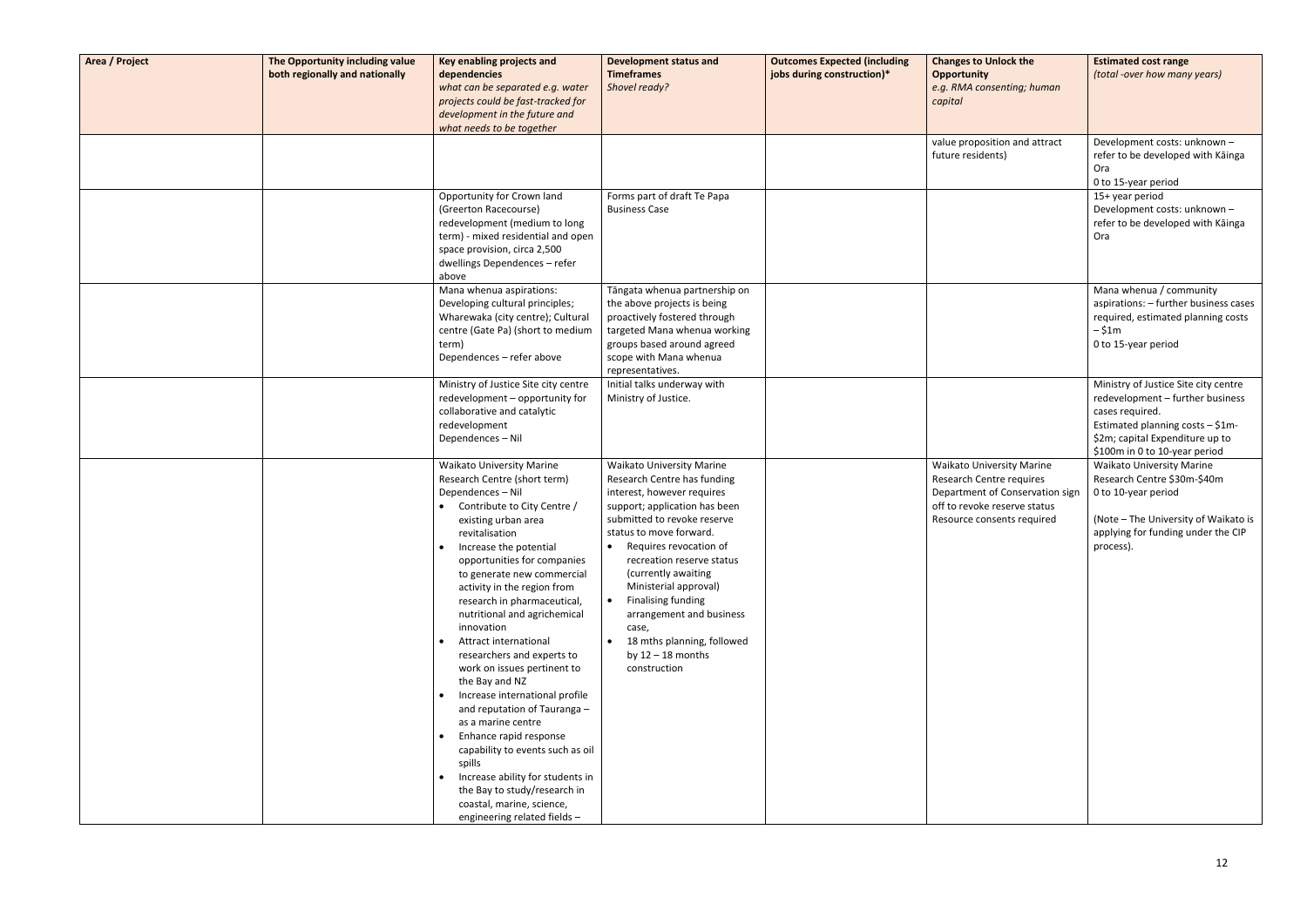| Area / Project                                                                                                                                                                                  | The Opportunity including value<br>both regionally and nationally                                                                                                                                                                                                                                                                                                                                                                                                                                                                                                                                                                                                                                                                                                                                                                                                                                                                                                                                                                                                                                                                                                                                                                                                                                                                                               | Key enabling projects and<br>dependencies<br>what can be separated e.g. water<br>projects could be fast-tracked for<br>development in the future and<br>what needs to be together<br>build qualification levels in                                                                                                                                                                                                                                                                                                                                                                                                                                                                                                                                                                                                                                                                                                                                                                                             | <b>Development status and</b><br><b>Timeframes</b><br>Shovel ready?                                                                                                                                                                                                                                                                                                                                                                                                                                                                                                                                          | <b>Outcomes Expected (including</b><br>jobs during construction)*                          | <b>Changes to Unlock the</b><br><b>Opportunity</b><br>e.g. RMA consenting; human<br>capital                                                                                                                                                                                                                                                                                                                                                                    | <b>Estimated cost range</b><br>(total -over how many years)                                                                                                                                                                                                                                                                                                                                                                                                                                                                                                                                                                                                                                  |
|-------------------------------------------------------------------------------------------------------------------------------------------------------------------------------------------------|-----------------------------------------------------------------------------------------------------------------------------------------------------------------------------------------------------------------------------------------------------------------------------------------------------------------------------------------------------------------------------------------------------------------------------------------------------------------------------------------------------------------------------------------------------------------------------------------------------------------------------------------------------------------------------------------------------------------------------------------------------------------------------------------------------------------------------------------------------------------------------------------------------------------------------------------------------------------------------------------------------------------------------------------------------------------------------------------------------------------------------------------------------------------------------------------------------------------------------------------------------------------------------------------------------------------------------------------------------------------|----------------------------------------------------------------------------------------------------------------------------------------------------------------------------------------------------------------------------------------------------------------------------------------------------------------------------------------------------------------------------------------------------------------------------------------------------------------------------------------------------------------------------------------------------------------------------------------------------------------------------------------------------------------------------------------------------------------------------------------------------------------------------------------------------------------------------------------------------------------------------------------------------------------------------------------------------------------------------------------------------------------|--------------------------------------------------------------------------------------------------------------------------------------------------------------------------------------------------------------------------------------------------------------------------------------------------------------------------------------------------------------------------------------------------------------------------------------------------------------------------------------------------------------------------------------------------------------------------------------------------------------|--------------------------------------------------------------------------------------------|----------------------------------------------------------------------------------------------------------------------------------------------------------------------------------------------------------------------------------------------------------------------------------------------------------------------------------------------------------------------------------------------------------------------------------------------------------------|----------------------------------------------------------------------------------------------------------------------------------------------------------------------------------------------------------------------------------------------------------------------------------------------------------------------------------------------------------------------------------------------------------------------------------------------------------------------------------------------------------------------------------------------------------------------------------------------------------------------------------------------------------------------------------------------|
|                                                                                                                                                                                                 |                                                                                                                                                                                                                                                                                                                                                                                                                                                                                                                                                                                                                                                                                                                                                                                                                                                                                                                                                                                                                                                                                                                                                                                                                                                                                                                                                                 | Bay                                                                                                                                                                                                                                                                                                                                                                                                                                                                                                                                                                                                                                                                                                                                                                                                                                                                                                                                                                                                            |                                                                                                                                                                                                                                                                                                                                                                                                                                                                                                                                                                                                              |                                                                                            |                                                                                                                                                                                                                                                                                                                                                                                                                                                                |                                                                                                                                                                                                                                                                                                                                                                                                                                                                                                                                                                                                                                                                                              |
|                                                                                                                                                                                                 |                                                                                                                                                                                                                                                                                                                                                                                                                                                                                                                                                                                                                                                                                                                                                                                                                                                                                                                                                                                                                                                                                                                                                                                                                                                                                                                                                                 | City Centre street upgrades and<br>public realm: streetscape and<br>waterfront development (short to<br>medium term)<br>Dependencies - Nil                                                                                                                                                                                                                                                                                                                                                                                                                                                                                                                                                                                                                                                                                                                                                                                                                                                                     | City centre streetscape and public<br>realm projects - two streets<br>underway; tidal stairs complete                                                                                                                                                                                                                                                                                                                                                                                                                                                                                                        |                                                                                            |                                                                                                                                                                                                                                                                                                                                                                                                                                                                | City Centre / waterfront /<br>streetscape improvements: \$36m<br>0 to 10-year period                                                                                                                                                                                                                                                                                                                                                                                                                                                                                                                                                                                                         |
|                                                                                                                                                                                                 |                                                                                                                                                                                                                                                                                                                                                                                                                                                                                                                                                                                                                                                                                                                                                                                                                                                                                                                                                                                                                                                                                                                                                                                                                                                                                                                                                                 | Memorial coastal multimodal<br>pathway<br>Dependencies - Nil                                                                                                                                                                                                                                                                                                                                                                                                                                                                                                                                                                                                                                                                                                                                                                                                                                                                                                                                                   |                                                                                                                                                                                                                                                                                                                                                                                                                                                                                                                                                                                                              |                                                                                            |                                                                                                                                                                                                                                                                                                                                                                                                                                                                | Memorial coastal multimodal<br>pathway: \$20m<br>0 to 10-year period                                                                                                                                                                                                                                                                                                                                                                                                                                                                                                                                                                                                                         |
| <b>Port Connections</b><br>SH2/Hewletts/Maunganui/Hull Roads<br>& Totara Street & East Coast Main<br>Trunk Railway sub-area improvement<br>programme, Mount Maunganui,<br>Tauranga City Council | This improvement programme is<br>an opportunity to address a<br>considerable transport<br>infrastructure deficit impacting<br>efficient access to the nationally<br>significant Port of Tauranga and its<br>surrounding employment areas. It<br>is also an opportunity to support<br>the delivery of multi-modal<br>transport and more liveable<br>community outcomes across<br>Tauranga City. The improvement<br>programme can achieve these<br>outcomes through improving<br>multi-modal access (road; rail; bus;<br>cycling) though the sub-area and to<br>the Port of Tauranga.<br>The Hewletts Road sub-area is the<br>key access to the Port of Tauranga<br>for road and rail freight from the<br>eastern BoP and the wider Central<br>and Upper North Island. It is also<br>the City's key 'across the harbour'<br>connection between communities<br>located on either side of Tauranga<br>harbour. These competing and<br>high people and freight movement<br>demands impact on travel time<br>reliability, safety, mode-shift across<br>the City, and improved economic<br>efficiency of the key industry like<br>the Port of Tauranga.<br>Improved active and public<br>transport connections for people<br>and prioritisation of rail for freight<br>enables existing corridors to be<br>used more effectively. This<br>approach would also be a key | <b>Staged Programme of Delivery</b><br>including:<br>Maunganui Road multi-modal<br>• Improved pedestrian and cycle<br>connections<br>• Intersection upgrades<br>• Future proof for public<br>transport priority<br><b>Totara Street multi modal</b><br>• Separated cycleway<br>• Improved rail crossings<br><b>Hewletts Road multi modal:</b><br>• Te Maire Street Link<br>• Intersection improvements like<br>Hewletts Road - Totara Street<br>intersection<br>• Hewletts Road / Maunganui<br>Road intersection upgrade<br>• Alternative cycle connection<br>including Concord Ave<br>overbridge & potential for<br>Airport cycle route<br>• Public transport improvements<br>to leverage off existing bus lane<br>(e.g. extend bus lane along<br>Maunganui Road towards<br>Bayfair/Bay Park)<br>• Improve local road connectivity<br>to take pressure off Hewletts<br>Road (e.g. Te Maire Street link).<br>• Remove road and rail conflict<br>points (e.g. grade separate road<br>and rail crossing points). | Interventions are to be<br>developed and considered<br>together but programme delivery<br>/ construction can be staged.<br>Maunganui Road multi-modal<br>Spade ready with Single-Stage<br>Business Case complete;<br>Detailed design stage ready to<br>get underway.<br>Totara Street multi modal<br>Preliminary design for cycling<br>and safety improvements<br>largely complete.<br>Hewletts Road multi-modal<br>• Te Maire Link is spade ready.<br>Some interventions could be<br>delivered under network<br>optimisation plan.<br>Other projects to be covered<br>under a Single Stage Business<br>Case | Economic development<br>Better transport connections<br>Improved access and road<br>safety | • Community engagement<br>important to successful<br>delivery of some projects to<br>ensure buy-in.<br>• Iwi engagement on the<br>proposed programme to be<br>undertaken.<br>• Land purchase may be<br>required for some projects<br>(e.g. local road connectivity,<br>intersection upgrades; grade<br>separation).<br>• RMA consenting required for<br>some projects and significant<br>investment in time and<br>resource in NZTA business<br>case processes | 0-10 year programme as follows:<br>\$10-15m for immediate<br>implementation including:<br>Maunganui Road multi-<br>modal<br>Te Marie Link<br>\$150-200m for short-term<br>including:<br>Totara Street multi modal<br>Hewletts Road multi modal<br>including:<br>Local road connectivity<br>$\circ$<br>Intersection upgrades<br>$\circ$<br>New cycle corridor and<br>$\mathbf{o}$<br>cycle crossing facilities<br>Public transport<br>$\mathsf{o}$<br>improvements<br>\$500-750m for medium-term<br>improvements including:<br>Hewletts Road multi modal<br>$\bullet$<br>including:<br>Grade separation at key<br>$\circ$<br>locations (like Totara Street) and<br>road/rail conflict points. |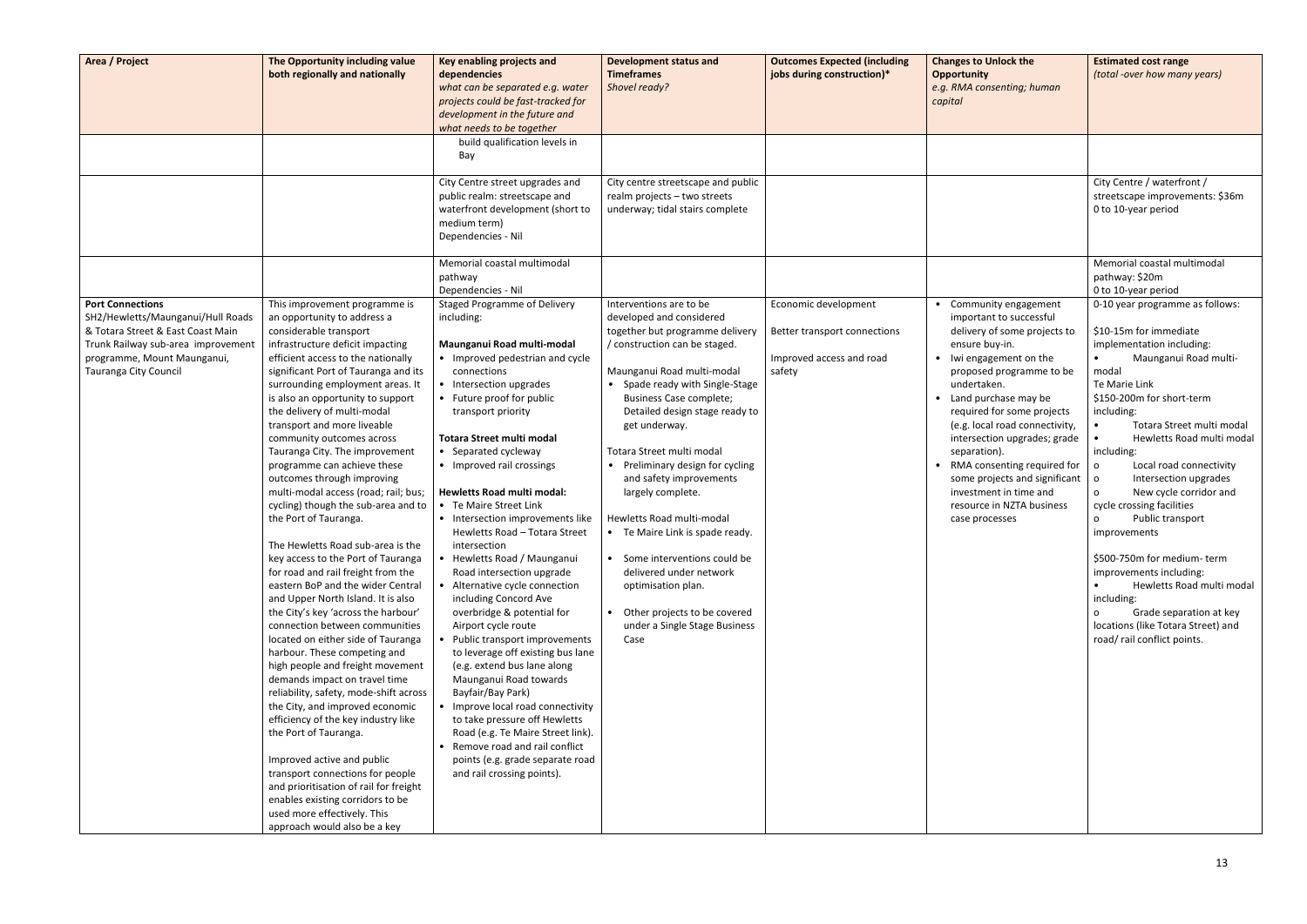| Area / Project                                                                                                                                                                                                                                                                                 | The Opportunity including value<br>both regionally and nationally                                                                                                                                                                                                                                                                                               | Key enabling projects and<br>dependencies<br>what can be separated e.g. water<br>projects could be fast-tracked for<br>development in the future and<br>what needs to be together                                                                              | <b>Development status and</b><br><b>Timeframes</b><br>Shovel ready?                                                                                                                  | <b>Outcomes Expected (including</b><br>jobs during construction)*             | <b>Changes to Unlock the</b><br><b>Opportunity</b><br>e.g. RMA consenting; human<br>capital                     | <b>Estimated cost range</b><br>(total -over how many years)                                                               |
|------------------------------------------------------------------------------------------------------------------------------------------------------------------------------------------------------------------------------------------------------------------------------------------------|-----------------------------------------------------------------------------------------------------------------------------------------------------------------------------------------------------------------------------------------------------------------------------------------------------------------------------------------------------------------|----------------------------------------------------------------------------------------------------------------------------------------------------------------------------------------------------------------------------------------------------------------|--------------------------------------------------------------------------------------------------------------------------------------------------------------------------------------|-------------------------------------------------------------------------------|-----------------------------------------------------------------------------------------------------------------|---------------------------------------------------------------------------------------------------------------------------|
|                                                                                                                                                                                                                                                                                                | enabler of future urban<br>development in planned areas<br>along the coastal strip and<br>effective management of an<br>increased role Port of Tauranga<br>may play in managing NZ's freight<br>task due to the uncertain future of<br>the Ports of Auckland.                                                                                                   |                                                                                                                                                                                                                                                                |                                                                                                                                                                                      |                                                                               |                                                                                                                 |                                                                                                                           |
| Liveable communities - Place<br><b>Shaping</b><br>Tauranga has a significant social<br>infrastructure deficit. The challenge of<br>funding and managing the provision<br>of core infrastructure for Tauranga's<br>rapid growth has left the city in a<br>position where it is unable to afford | <b>City Centre and Te Papa Peninsula</b><br>- social infrastructure<br>Catalyst for higher density, mixed<br>tenure housing and multi-modal<br>transport network                                                                                                                                                                                                | <b>Memorial Park Aquatics &amp; Leisure</b><br>Facility - complete rebuild and<br>integration of aquatics, leisure and<br>indoor courts facilities (existing<br>pool dates from 1955) in the<br>centre of our major brownfield<br>intensification growth area. | Business case under<br>development.<br>\$30m initially budgeted over<br>2021-23, but project costs<br>estimated at \$75-90m.                                                         | Economic development<br>Social connections / liveability<br>Cultural identity | RMA consenting and<br>consultation; project planning is<br>under-resourced due to human<br>resource constraints | \$75-90m, 2021-24.                                                                                                        |
| investment in community facilities<br>and public spaces.                                                                                                                                                                                                                                       |                                                                                                                                                                                                                                                                                                                                                                 | Central Library - rebuild of central<br>library, which has EQS and<br>weathertightness issues;<br>integration of heritage collection,<br>community space and e-learning<br>capabilities.<br>Museum - development of new                                        | Business case complete. Budget<br>in LTP but project unlikely to<br>proceed in current funding<br>climate.                                                                           |                                                                               | No major constraints (on Council<br>land) other than budget<br>shortfalls                                       | \$21.4m, 2021-22<br>\$19.1m, 2022-23                                                                                      |
|                                                                                                                                                                                                                                                                                                |                                                                                                                                                                                                                                                                                                                                                                 | museum in or around the<br>Tauranga city centre. Project<br>initially linked to Central Library<br>proposal but also proposals to<br>develop independently on a<br>separate council-owned site                                                                 | Business case completed 2018.<br>Budget at that time of \$56m.<br>Planned for opening 2025.                                                                                          |                                                                               | RMA consenting issues. Location<br>not settled.                                                                 | Capital costs not updated since<br>2018 estimate of \$56m.                                                                |
|                                                                                                                                                                                                                                                                                                |                                                                                                                                                                                                                                                                                                                                                                 | Note these projects align with the<br>2013 Smart Growth Strategy.                                                                                                                                                                                              |                                                                                                                                                                                      |                                                                               |                                                                                                                 |                                                                                                                           |
| <b>City-Wide Infrastructure</b>                                                                                                                                                                                                                                                                |                                                                                                                                                                                                                                                                                                                                                                 |                                                                                                                                                                                                                                                                |                                                                                                                                                                                      |                                                                               |                                                                                                                 |                                                                                                                           |
| City Wide Infrastructure - Water                                                                                                                                                                                                                                                               | Critical to enable all<br>residential and business land<br>supply.<br>TCC has insufficient<br>balance sheet capacity to provide                                                                                                                                                                                                                                 | Waiari Water Treatment Plan                                                                                                                                                                                                                                    | Land acquired,<br>$\bullet$<br>Consents obtained<br>Tendered 70%<br>• Under construction                                                                                             | Economic development<br>Faster delivery of housing                            | Construction risk<br>$\bullet$<br>o ground conditions<br>o programme<br>Cost risk                               | $\bullet$ Spent \$40 million<br>Further \$133 million                                                                     |
| City Wide Infrastructure -<br>Wastewater                                                                                                                                                                                                                                                       | all infrastructure needs.<br>Both these projects are<br>partially funded via HIF.<br>Proposed that the existing<br>HIF be converted to a grant, and<br>further funding provided for cost<br>escalation post the HIF bid.<br><b>Balance sheet capacity</b><br>released as a consequence could<br>be assigned to provide much<br>needed community infrastructure. | Te Maunga Wastewater<br><b>Treatment and Ocean Outfall</b>                                                                                                                                                                                                     | Land acquired,<br>Consents obtained<br>Tendered small portion - \$10<br>$\bullet$<br>million currently under<br>construction<br>• Detailed design underway for<br>next \$65 million. |                                                                               | Option assessment of timing of<br>significant investments                                                       | \$65 million expected to be<br>ready for market late 2020 /<br>early 2021<br>Further \$140 million in subsequent<br>years |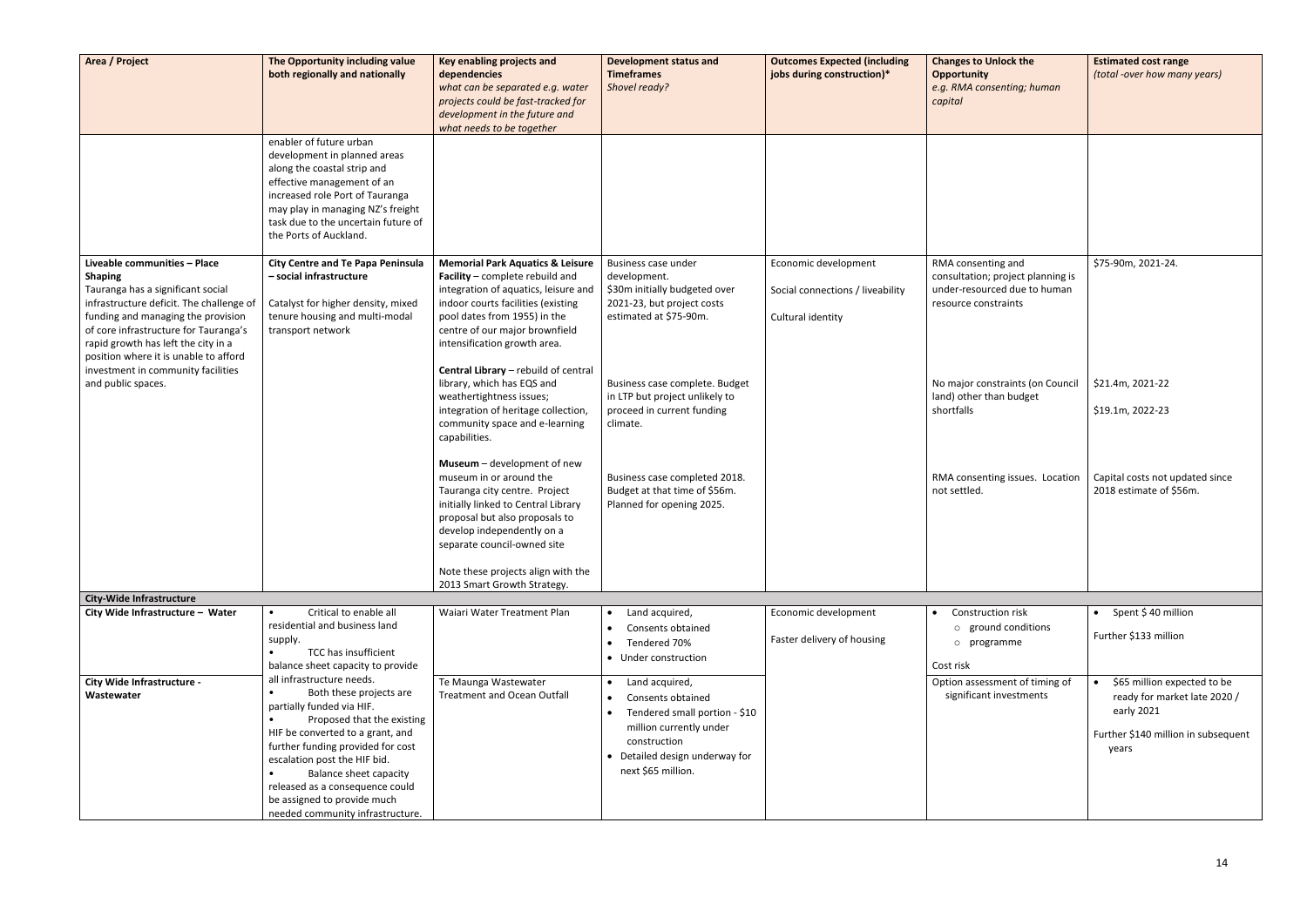| Area / Project                                                                                    | The Opportunity including value<br>both regionally and nationally                                                                                                                                                                                                                                                                                     | Key enabling projects and<br>dependencies<br>what can be separated e.g. water<br>projects could be fast-tracked for<br>development in the future and<br>what needs to be together | <b>Development status and</b><br><b>Timeframes</b><br>Shovel ready?                                                                                                                                                                                    | <b>Outcomes Expected (including</b><br>jobs during construction)*                        | <b>Changes to Unlock the</b><br><b>Opportunity</b><br>e.g. RMA consenting; human<br>capital                                                                                                   | <b>Estimated cost range</b><br>(total -over how many years)                                                                                          |
|---------------------------------------------------------------------------------------------------|-------------------------------------------------------------------------------------------------------------------------------------------------------------------------------------------------------------------------------------------------------------------------------------------------------------------------------------------------------|-----------------------------------------------------------------------------------------------------------------------------------------------------------------------------------|--------------------------------------------------------------------------------------------------------------------------------------------------------------------------------------------------------------------------------------------------------|------------------------------------------------------------------------------------------|-----------------------------------------------------------------------------------------------------------------------------------------------------------------------------------------------|------------------------------------------------------------------------------------------------------------------------------------------------------|
|                                                                                                   |                                                                                                                                                                                                                                                                                                                                                       |                                                                                                                                                                                   |                                                                                                                                                                                                                                                        |                                                                                          |                                                                                                                                                                                               |                                                                                                                                                      |
| <b>Multi-Modal Connections</b>                                                                    |                                                                                                                                                                                                                                                                                                                                                       |                                                                                                                                                                                   |                                                                                                                                                                                                                                                        |                                                                                          |                                                                                                                                                                                               |                                                                                                                                                      |
| Omokoroa to Waihi Beach cycle trail                                                               | Tourism, economic development,<br>recreation and health benefits.<br>Connects the Hauraki Rail trail to<br>the Omokoroa to Tauranga cycle<br>trail. Commuting between<br>communities and connecting the<br>rural area to the urban<br>settlements. Supports the<br>urbanization of Omokoroa and<br>Katikati in line with the<br>SmartGrowth Strategy. | Cycleway route between<br>Omokoroa and Waihi Beach to<br>connect Hauraki Rail trail to<br>Omokoroa to Tauranga cycle trail.                                                       | Concept design in place, route<br>identified. Part is spade ready<br>subject to adjacent landowner<br>engagement. Can be<br>implemented on a progressive<br>basis and would provide<br>employment for SME contractors<br>over the life of the project. | Economic development<br>Better transport connections<br>Social connections / liveability | RMA approvals for earthworks<br>and crossing over waterways,<br>Kiwi rail approval to use the rail<br>corridor. Some land purchase<br>maybe required. The project is<br>not currently funded. | \$50m over 10 years. Can be<br>implemented on a progressive,<br>staged basis.                                                                        |
| <b>Tauranga City Accessible Streets</b><br><b>Project - Walking and Cycling</b><br><b>Network</b> | Multi-modal mode shift and<br>community connectiveness.<br>Health benefits. Reduction in<br>carbon emissions, congestion relief                                                                                                                                                                                                                       | Stage 1 areas are stand<br>$\bullet$<br>alone<br>Subsequent stages link<br>$\bullet$<br>with Transport System Plan and<br>UFTI which are underdevelopment                         | Stage 1:<br>Otumoetai,<br>$\bullet$<br>Te Papa,<br>$\bullet$<br>Papamoa to City<br>$\bullet$<br>Arataki<br>$\bullet$                                                                                                                                   | Economic development<br>Better transport connections<br>Social connections / liveability | • Public consultation<br>• Detailed design<br>• Land ownership                                                                                                                                | Stage 1 - \$100 million 0 - 10 years<br>Subsequent stages - \$250 million<br>years $11 - 20$<br>Could be fast tracked if funds<br>available earlier. |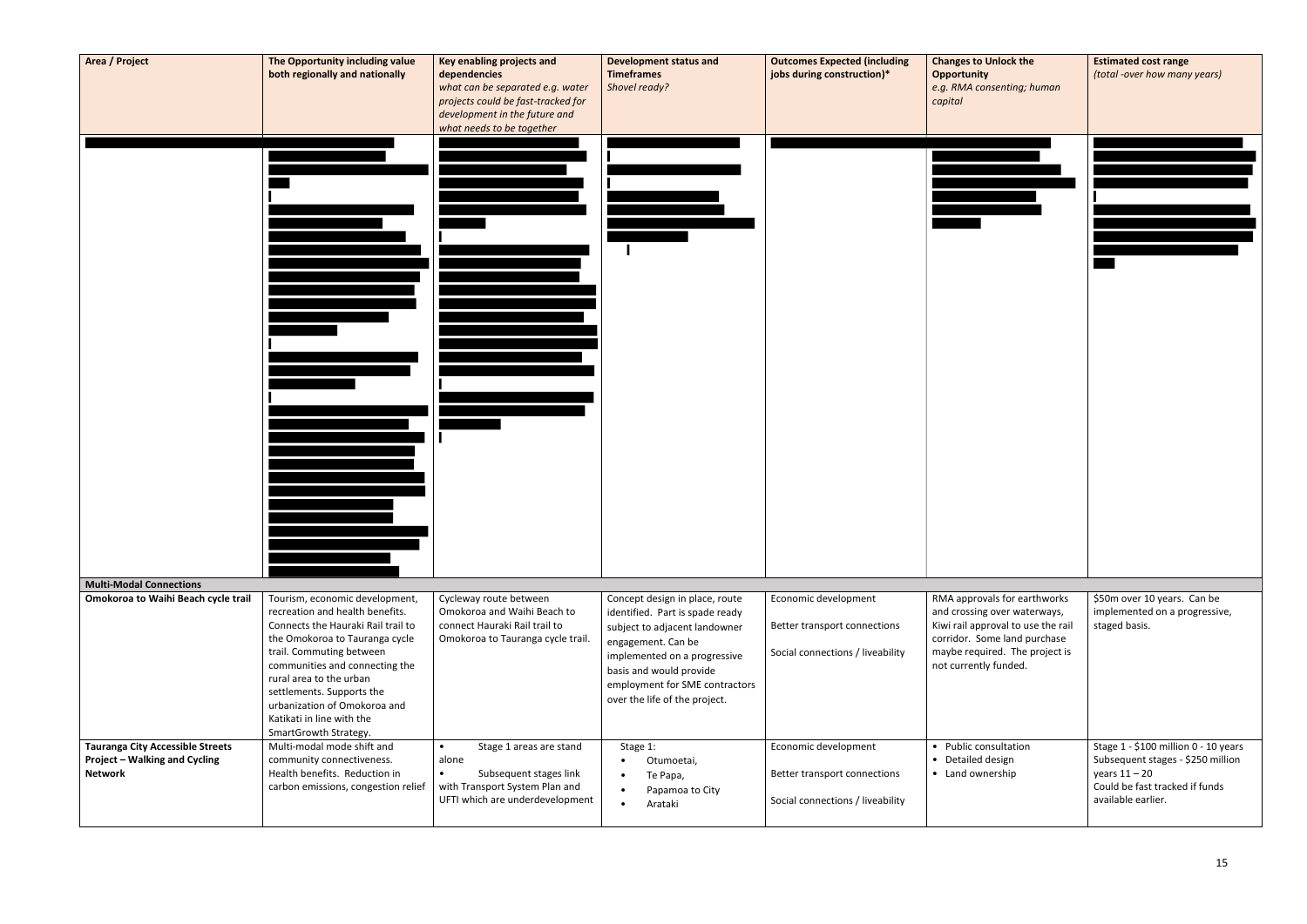| Area / Project                                                                                                                                                                                              | The Opportunity including value<br>both regionally and nationally                                                                                                                                                                                                                         | <b>Key enabling projects and</b><br>dependencies<br>what can be separated e.g. water<br>projects could be fast-tracked for<br>development in the future and<br>what needs to be together                                                                                                                                                                                                                                                   | <b>Development status and</b><br><b>Timeframes</b><br>Shovel ready?                                                                                                                                                                                                                                                                                                                                                  | <b>Outcomes Expected (including</b><br>jobs during construction)*                                                                       | <b>Changes to Unlock the</b><br><b>Opportunity</b><br>e.g. RMA consenting; h<br>capital                                                                                                                                                                                                                                      |
|-------------------------------------------------------------------------------------------------------------------------------------------------------------------------------------------------------------|-------------------------------------------------------------------------------------------------------------------------------------------------------------------------------------------------------------------------------------------------------------------------------------------|--------------------------------------------------------------------------------------------------------------------------------------------------------------------------------------------------------------------------------------------------------------------------------------------------------------------------------------------------------------------------------------------------------------------------------------------|----------------------------------------------------------------------------------------------------------------------------------------------------------------------------------------------------------------------------------------------------------------------------------------------------------------------------------------------------------------------------------------------------------------------|-----------------------------------------------------------------------------------------------------------------------------------------|------------------------------------------------------------------------------------------------------------------------------------------------------------------------------------------------------------------------------------------------------------------------------------------------------------------------------|
|                                                                                                                                                                                                             |                                                                                                                                                                                                                                                                                           |                                                                                                                                                                                                                                                                                                                                                                                                                                            | Business case for all stages<br>under development. Will be<br>submitted with UFTI strategic<br>business case                                                                                                                                                                                                                                                                                                         |                                                                                                                                         |                                                                                                                                                                                                                                                                                                                              |
| <b>Arataki Bus Facility</b>                                                                                                                                                                                 | Delivery of a bus facility to support<br>the public transport service with<br>associated street improvements to<br>successfully integrate the project<br>into the local context.                                                                                                          |                                                                                                                                                                                                                                                                                                                                                                                                                                            | Investigations including site<br>feasibility and concept design<br>largely complete.<br>One option is on Council owned<br>land, alternative option requires<br>lease negotiation. Decision could<br>be made relatively quickly on site.<br>Investigations have identified<br>need to deliver as part of wider<br>urban amenity / streetscape<br>improvements (e.g. on Farm<br>Street, Girven Road & Links<br>Avenue) | Employment<br>Economic development<br>Better transport connections<br>Social connections / liveability                                  | Regulatory approvals st<br>acquired (e.g. RMA; po<br>Reserve Act)<br>Community engagemer<br>completed<br>Still to confirm need to<br>existing St John's facilit<br>private entity lease arra                                                                                                                                 |
| <b>Tauranga Moana Ferry Service</b>                                                                                                                                                                         | The Tauranga Moana ferry service<br>provides an alternative transport<br>mode to help reduce congestion at<br>key choke points as well<br>supporting intensification of the Te<br>Papa peninsular.                                                                                        | <b>Wharf and Infrastructure</b><br>Wharf and on-shore infrastructure<br>to support ferries and passenger<br>flows. This involves extension and<br>development of wharfs, waiting<br>areas, sullage facilities, shelter and<br>lighting.<br><b>Ferry Service</b><br>Viability of a ferry service,<br>commercially and as a mode<br>choice for the region (through<br>UFTI), this is backed by a demand<br>study underway at present.        | • Demand study underway<br>• Assessment of wharf / shore<br>infrastructure needs, including<br>costs - underway<br>• Aligned with UFTI<br>Business case to follow<br>Commercial discussions<br>$\bullet$<br>underway<br>• The 5 points above are to be<br>complete by early May 2020                                                                                                                                 | Economic development<br>Better transport connections<br>Social connections / liveability                                                | • Harbourmaster cons<br>significant issues rais<br>dialogue continuing<br>• Operator and potent<br>source vessels. Note<br>there is a near term<br>opportunity to secur<br>which would form a<br>service.<br>Needs to run throug<br>RLTP and single phas<br>business case proces<br>NZTA involvement a<br>endorsement requir |
| Tāngata Whenua                                                                                                                                                                                              |                                                                                                                                                                                                                                                                                           |                                                                                                                                                                                                                                                                                                                                                                                                                                            |                                                                                                                                                                                                                                                                                                                                                                                                                      |                                                                                                                                         |                                                                                                                                                                                                                                                                                                                              |
| <b>Tängata Whenua Aspirations</b><br>Unlocking papakāinga housing<br>initiatives on Maori land including<br>social housing<br>Other development, commercial and<br>industrial<br>New marae and restorations | There is significant<br>$\bullet$<br>opportunity for Maori to<br>realise aspirations with<br>land/housing development.<br>Social and community housing<br>$\bullet$<br>opportunities<br>Commercial development<br>initiatives<br>Employment and skills training<br>as part of development | Review and updating of the<br>Papakāinga toolkit<br>Funding for workshops via Te<br>Ara Rau Tāngata to determine<br>sites for development<br>Funding assistance eg loans<br>$\bullet$<br>for development on Maori<br>land and assistance with<br>infrastructure funding<br>Install utility services and<br>$\bullet$<br>roading to marae and Maori<br>land to enable and facilitate<br>housing development and<br>employment opportunities | The core infrastructure can be<br>constructed on public land to the<br>boundary of the Maori land. The<br>installation costs include all<br>design, physical works and<br>associated DC's/FC's.                                                                                                                                                                                                                      | Opportunities to enhance the<br>Maori economy<br>Economic development<br>Faster delivery of housing<br>Social connections / liveability | Loans for developn<br>Maori land<br>Infrastructure fund                                                                                                                                                                                                                                                                      |

| <b>Changes to Unlock the</b><br><b>Opportunity</b><br>e.g. RMA consenting; human<br>capital                                                                                                                                                                                                                                                                                     | <b>Estimated cost range</b><br>(total -over how many years)                                                                                                                                                                         |  |  |  |
|---------------------------------------------------------------------------------------------------------------------------------------------------------------------------------------------------------------------------------------------------------------------------------------------------------------------------------------------------------------------------------|-------------------------------------------------------------------------------------------------------------------------------------------------------------------------------------------------------------------------------------|--|--|--|
|                                                                                                                                                                                                                                                                                                                                                                                 |                                                                                                                                                                                                                                     |  |  |  |
| Regulatory approvals still to be<br>acquired (e.g. RMA; potential<br>Reserve Act)<br>Community engagement to be<br>completed<br>Still to confirm need to relocating<br>existing St John's facility or<br>private entity lease arrangement.                                                                                                                                      | \$5 - 10 million in Yrs 1 -2.                                                                                                                                                                                                       |  |  |  |
| Harbourmaster consulted, no<br>significant issues raised,<br>dialogue continuing<br>Operator and potential to<br>٠<br>source vessels. Note that<br>there is a near term<br>opportunity to secure 3,<br>which would form a basic<br>service.<br>Needs to run through UFTI,<br>RLTP and single phase<br>business case processes.<br>NZTA involvement and<br>endorsement required. | Shore based infrastructure only:<br>estimated at \$3-4m, to be spent<br>over 1-2 years. This would fall<br>into TCC and WBOPDC areas.<br>Operating costs require NZTA<br>subsidy which will be the subject<br>of the business case. |  |  |  |
| Loans for development on                                                                                                                                                                                                                                                                                                                                                        | Indicative across the sub region to<br>provide the infrastructure - \$15m                                                                                                                                                           |  |  |  |
| Maori land<br>Infrastructure funding                                                                                                                                                                                                                                                                                                                                            |                                                                                                                                                                                                                                     |  |  |  |